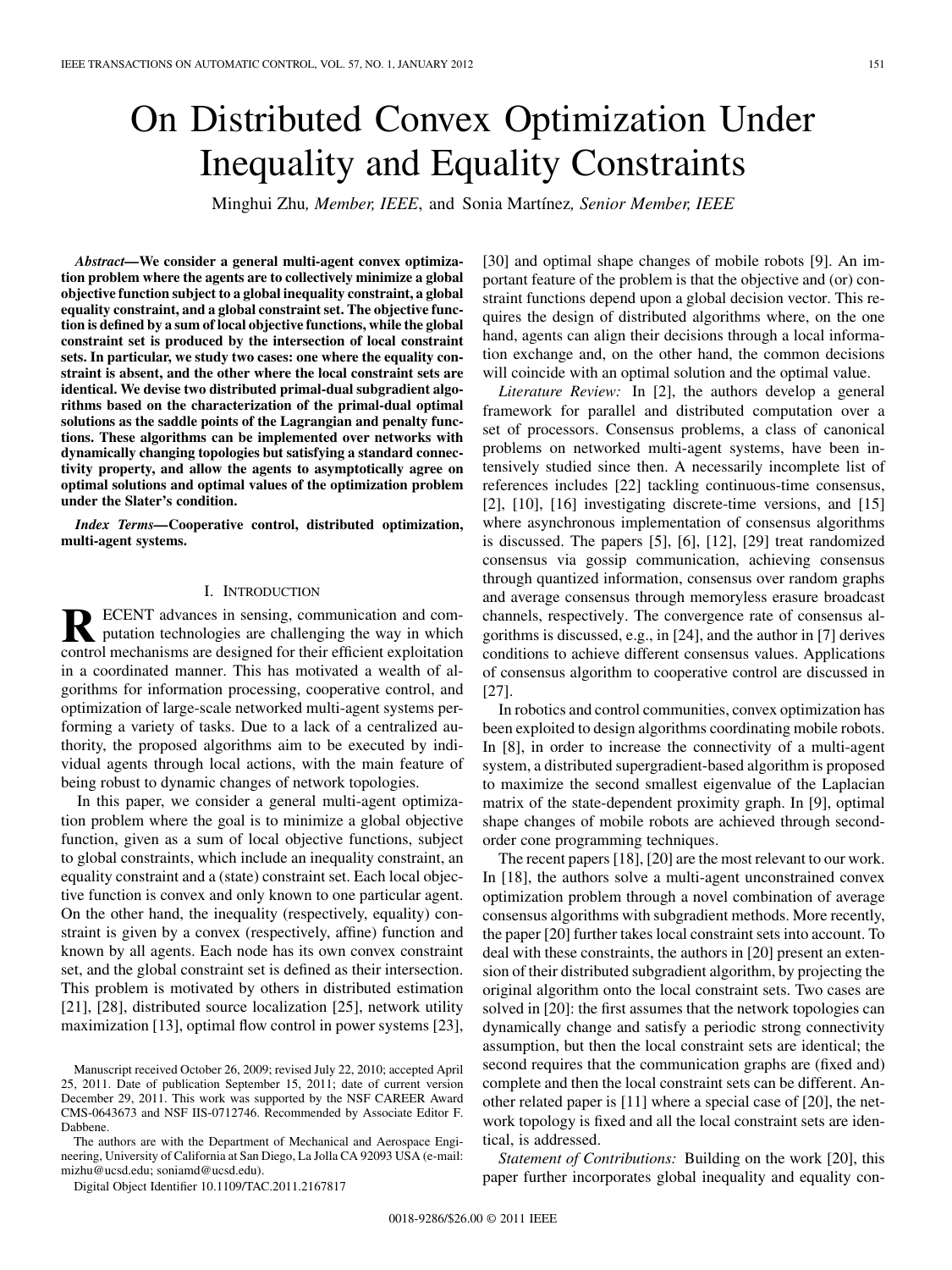straints. More precisely, we study two cases: one in which the equality constraint is absent, and the other in which the local constraint sets are identical. For the first case, we adopt a Lagrangian relaxation approach, define a Lagrangian dual problem and devise the distributed Lagrangian primal-dual subgradient algorithm (DLPDS, for short) based on the characterization of the primal-dual optimal solutions as the saddle points of the Lagrangian function. The DLPDS algorithm involves each agent updating its estimates of the saddle points via a combination of an average consensus step, a subgradient (or supgradient) step and a primal (or dual) projection step onto its local constraint set (or a compact set containing the dual optimal set). The DLPDS algorithm is shown to asymptotically converge to a pair of primal-dual optimal solutions under the Slater's condition and the periodic strong connectivity assumption. Furthermore, each agent asymptotically agrees on the optimal value by implementing a dynamic average consensus algorithm developed in [31], which allows a multi-agent system to track time-varying average values.

For the second case, to dispense with the additional equality constraint, we adopt a penalty relaxation approach, while defining a penalty dual problem and devising the distributed penalty primal-dual subgradient algorithm (DPPDS, for short). Unlike the first case, the dual optimal set of the second case may not be bounded, and thus the dual projection steps are not involved in the DPPDS algorithm. It renders that dual estimates and thus (primal) subgradients may not be uniformly bounded. This challenge is addressed by a more careful choice of step-sizes. We show that the DPPDS algorithm asymptotically converges to a primal optimal solution and the optimal value under the Slater's condition and the periodic strong connectivity assumption.

#### II. PROBLEM FORMULATION AND ASSUMPTIONS

#### *A. Problem Formulation*

Consider a network of agents labeled by  $V := \{1, \ldots, N\}$ that can only interact with each other through local communication. The objective of the multi-agent group is to cooperatively solve the following optimization problem:

$$
\min_{x \in \mathbb{R}^n} \sum_{i=1}^N f_i(x), \text{ s.t. } g(x) \le 0, \ h(x) = 0, \ x \in \cap_{i=1}^N X_i \quad (1)
$$

where  $f_i : \mathbb{R}^n \to \mathbb{R}$  is the convex objective function of agent i,  $X_i \subseteq \mathbb{R}^n$  is the compact and convex constraint set of agent i, and x is a global decision vector. Assume that  $f_i$  and  $X_i$  are only known by agent  $i$ , and probably different. The function  $g: \mathbb{R}^n \to \mathbb{R}^m$  is known to all the agents with each component  $g_{\ell}$ , for  $\ell \in \{1, ..., m\}$ , being convex. The inequality  $g(x) \leq$ 0 is understood component-wise; i.e.,  $g_{\ell}(x) \leq 0$ , for all  $\ell \in$  $\{1, \ldots, m\}$ , and represents a global inequality constraint. The function  $h : \mathbb{R}^n \to \mathbb{R}^{\nu}$ , defined as  $h(x) := Ax - b$  with  $A \in$  $\mathbb{R}^{\nu \times n}$ , represents a global equality constraint, and is known to all the agents. We denote  $X := \bigcap_{i=1}^{N} X_i$ ,  $f(x) := \sum_{i=1}^{N} f_i(x)$ , and  $Y := \{x \in \mathbb{R}^n \mid g(x) \leq 0, \quad h(x) = 0\}$ . We assume that the set of feasible points is non-empty; i.e.,  $X \cap Y \neq \emptyset$ . Since  $X$  is compact and  $Y$  is closed, then we can deduce that  $X \cap Y$  is compact. The convexity of  $f_i$  implies that of f and thus f is continuous. In this way, the optimal value  $p^*$  of the problem (1) is finite and  $X^*$ , the set of primal optimal points, is non-empty. Throughout this paper, we suppose the following Slater's condition holds:

*Assumption 2.1 (Slater's Condition):* There exists a vector  $\bar{x} \in X$  such that  $q(\bar{x}) < 0$  and  $h(\bar{x}) = 0$ . And there exists a relative interior point  $\tilde{x}$  of X such that  $h(\tilde{x}) = 0$  where  $\tilde{x}$  is a relative interior point of X; i.e.,  $\tilde{x} \in X$  and there exists an open sphere S centered at  $\tilde{x}$  such that  $S \cap \text{aff}(X) \subset X$  with  $\text{aff}(X)$ being the affine hull of  $X$ .

In this paper, we will study two particular cases of problem (1): one in which the global equality constraint  $h(x) = 0$  is not included, and the other in which all the local constraint sets are identical. For the case where the constraint  $h(x) = 0$  is absent, the Slater's condition 2.1 reduces to the existence of a vector  $\bar{x} \in X$  such that  $g(\bar{x}) < 0$ .

#### *B. Network Model*

We will consider that the multi-agent network operates synchronously. The topology of the network at time  $k \geq 0$  will be represented by a directed weighted graph  $\mathcal{G}(k) = (V, E(k), A(k))$  where  $A(k) := [a_i^i(k)] \in \mathbb{R}^{N \times N}$  is the adjacency matrix with  $a_i^i(k) \geq 0$  being the weight assigned to the edge  $(j, i)$  and  $E(k) \subset V \times V \setminus diag(V)$  is the set of edges with non-zero weights  $a_i^i(k)$ . The in-neighbors of node i at time k are denoted by  $\mathcal{N}_i(k) = \{j \in V \mid (j,i) \in E(k) \text{ and } j \neq i\}.$ We here make the following assumptions on the network communication graphs, which are standard in the analysis of average consensus algorithms; e.g., see [22], [24], and distributed optimization in [18], [20].

*Assumption 2.2 (Non-Degeneracy):* There exists a constant  $\alpha > 0$  such that  $a_i^i(k) \geq \alpha$ , and  $a_i^i(k)$ , for  $i \neq j$ , satisfies  $a_i^i(k) \in \{0\} \cup [\alpha, 1]$ , for all  $k \geq 0$ .

*Assumption 2.3 (Balanced Communication)1:* It holds that for all  $i \in V$  and  $k \geq 0$ , and for all  $j \in V$  and  $k \geq 0$ .

*Assumption 2.4 (Periodical Strong Connectivity):* There is a positive integer B such that, for all  $k_0 \geq 0$ , the directed graph  $\left(V,\bigcup_{k=0}^{B-1} E(k_0+k)\right)$  is strongly connected.

## *C. Notion and Notations*

The notion of saddle point plays a critical role in our paper.

*Definition 2.1 (Saddle Point):* Consider a function  $\phi$  :  $X \times$  $M \to \mathbb{R}$  where X and M are non-empty subsets of  $\mathbb{R}^{\bar{n}}$  and  $\mathbb{R}^{\bar{m}}$ . A pair of vectors  $(x^*, \mu^*) \in X \times M$  is called a saddle point of  $\phi$  over  $X \times M$  if  $\phi(x^*, \mu) \leq \phi(x^*, \mu^*) \leq \phi(x, \mu^*)$  hold for all  $(x,\mu) \in X \times M$ .

*Remark 2.1:* Equivalently,  $(x^*, \mu^*)$  is a saddle point of  $\phi$  over  $X \times M$  if and only if  $(x^*, \mu^*) \in X \times M$ , and  $\sup_{\mu \in M} \phi(x^*, \mu) \leq \phi(x^*, \mu^*) \leq \inf_{x \in X} \phi(x, \mu^*)$ .

In this paper, we do not assume the differentiability of  $f_i$  and  $g_{\ell}$ . At the points where the function is not differentiable, the subgradient plays the role of the gradient. For a given convex function  $F: \mathbb{R}^{\bar{n}} \to \mathbb{R}$  and a point  $\tilde{x} \in \mathbb{R}^{\bar{n}}$ , a *subgradient* of the function F at  $\tilde{x}$  is a vector  $\mathcal{D}F(\tilde{x}) \in \mathbb{R}^{\bar{n}}$  such that the following subgradient inequality holds for any  $x \in \mathbb{R}^n : \mathcal{D}F(\tilde{x})^T(x \tilde{x}$ ) <  $F(x) - F(\tilde{x})$ .

Similarly, for a given concave function  $G : \mathbb{R}^m \to \mathbb{R}$  and a point  $\bar{\mu} \in \mathbb{R}^{\bar{m}}$ , a *supgradient* of the function G at  $\bar{\mu}$  is a vector

<sup>1</sup>It is also referred to as double stochasticity.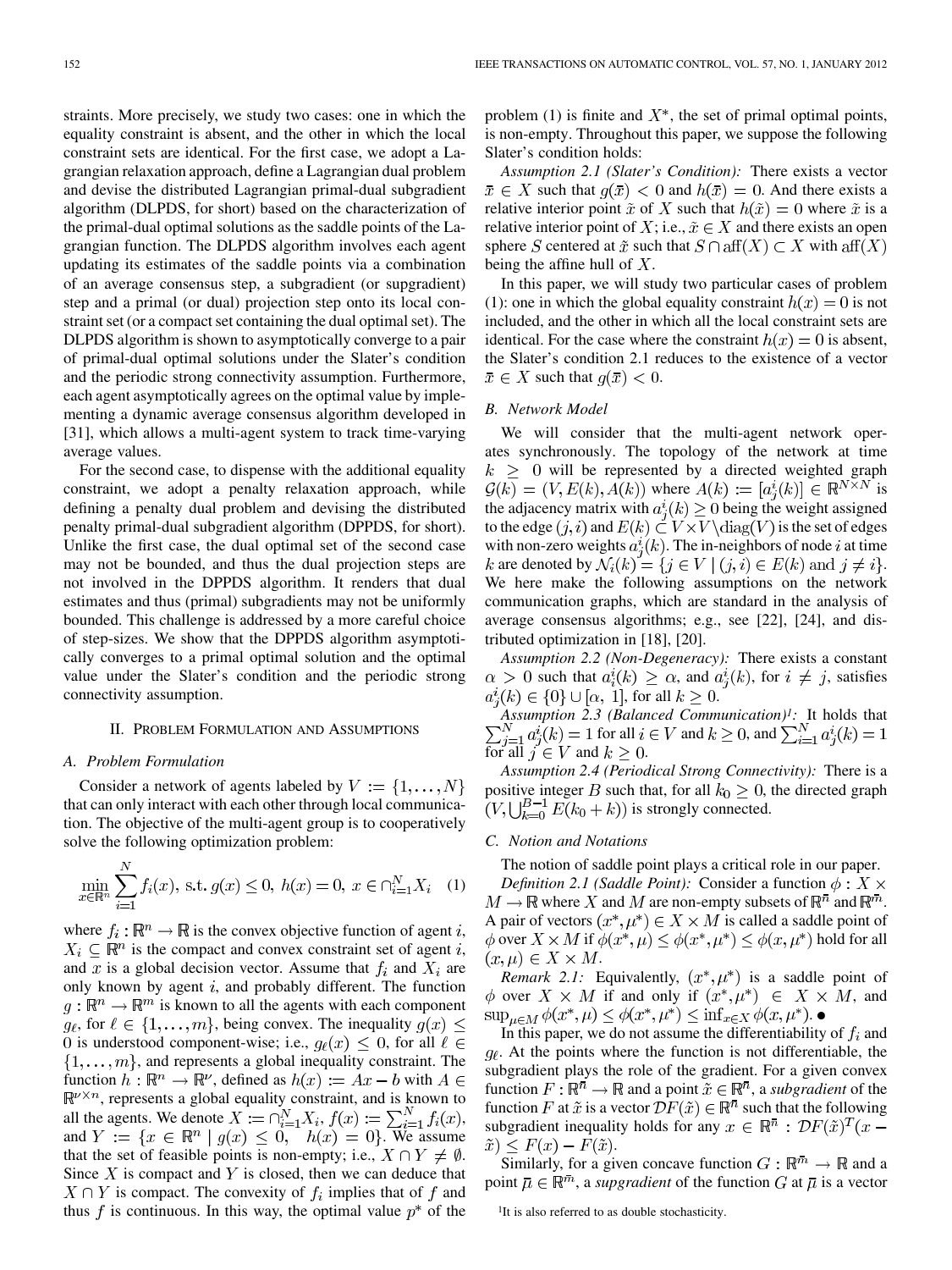$DG(\bar{\mu}) \in \mathbb{R}^{\bar{m}}$  such that the following supgradient inequality holds for any  $\mu \in \mathbb{R}^{\bar{m}}$ :  $\mathcal{D}G(\bar{\mu})^T(\mu - \bar{\mu}) \geq G(\mu) - G(\bar{\mu}).$ 

Given a set S, we denote by  $co(S)$  its convex hull. We let the function  $[\cdot]^+ : \mathbb{R}^{\bar{m}} \to \mathbb{R}_{\geq 0}^{\bar{m}}$  denote the projection operator onto the non-negative orthant in  $\mathbb{R}^{\bar{m}}$ . For any vector  $c \in \mathbb{R}^{\bar{n}}$ , we denote  $|c| := (|c_1|, \dots, |c_{\overline{n}}|)^T$ , while  $\|\cdot\|$  is the 2-norm in the Euclidean space.

#### III. CASE (I): ABSENCE OF EQUALITY CONSTRAINT

In this section, we study the case of problem (1) where the equality constraint  $h(x) = 0$  is absent; i.e.

$$
\min_{x \in \mathbb{R}^n} \sum_{i=1}^N f_i(x), \quad \text{s.t.} \quad g(x) \le 0, \quad x \in \bigcap_{i=1}^N X_i. \tag{2}
$$

We first provide some preliminaries, including a Lagrangian saddle-point characterization of the problem (2) and finding a superset containing its Lagrangian dual optimal set. We then present the distributed Lagrangian primal-dual subgradient algorithm and summarize the convergence properties.

#### *A. Preliminaries*

We here introduce some preliminary results which are essential to the development of the distributed Lagrangian primaldual subgradient algorithm.

*1) A Lagrangian Saddle-Point Characterization:* Firstly, the problem (2) is equivalent to

$$
\min_{x \in \mathbb{R}^n} f(x), \quad \text{s.t.} \quad Ng(x) \le 0, \quad x \in X
$$

with associated Lagrangian dual problem given by

$$
\max_{\mu \in \mathbb{R}^m} q_L(\mu), \quad \text{s.t.} \quad \mu \ge 0.
$$

Here, the Lagrangian dual function,  $q_L : \mathbb{R}_{\geq 0}^m \to \mathbb{R}$ , is defined as  $q_L(\mu) := \inf_{x \in X} \mathcal{L}(x, \mu)$ , where  $\mathcal{L}: \mathbb{R}^n \times \mathbb{R}^m_{\geq 0} \to \mathbb{R}$  is the La*grangian function*  $\mathcal{L}(x,\mu) = f(x) + N\mu^{T}g(x)$ . We denote the Lagrangian dual optimal value of the Lagrangian dual problem by  $d_L^*$  and the set of Lagrangian dual optimal points by  $D_L^*$ . As is well-known, under the Slater's condition 2.1, the property of strong duality holds; i.e.,  $p^* = d_L^*$ , and  $D_L^* \neq \emptyset$ . The following theorem is a standard result on Lagrangian duality stating that the primal and Lagrangian dual optimal solutions can be characterized as the saddle points of the Lagrangian function.

*Theorem 3.1 (Lagrangian Saddle-Point Theorem [3]):* The pair of  $(x^*, \mu^*) \in X \times \mathbb{R}_{\geq 0}^m$  is a saddle point of the Lagrangian function  $\mathcal L$  over  $X \times \mathbb R_{\geq 0}^m$  if and only if it is a pair of primal and Lagrangian dual optimal solutions and the following La*grangian minimax equality* holds:

$$
\sup_{\mu \in \mathbb{R}_{\geq 0}^m} \inf_{x \in X} \mathcal{L}(x, \mu) = \inf_{x \in X} \sup_{\mu \in \mathbb{R}_{\geq 0}^m} \mathcal{L}(x, \mu).
$$

This following lemma presents some preliminary analysis of saddle points.

*Lemma 3.1 (Preliminary Results on Saddle Points):* Let be any superset of  $D_L^*$ .

- (a) If  $(x^*, \mu^*)$  is a saddle point of  $\mathcal L$  over  $X \times \mathbb R^m_{\geq 0}$ , then  $(x^*, \mu^*)$  is also a saddle point of  $\mathcal L$  over  $X \times M$ .
- (b) There is at least one saddle point of  $\mathcal L$  over  $X \times M$ .
- (c) If  $(\check{x}, \check{\mu})$  is a saddle point of  $\mathcal L$  over  $X \times M$ , then  $\mathcal L(\check{x}, \check{\mu}) =$  $p^*$  and  $\tilde{\mu}$  is Lagrangian dual optimal. *Proof:*
- (a) It just follows from the definition of saddle point of  $\mathcal L$  over  $X \times M$ .
- (b) Observe that

$$
\sup_{\mu \in \mathbb{R}_{\geq 0}^m} \inf_{x \in X} \mathcal{L}(x, \mu) = \sup_{\mu \in \mathbb{R}_{\geq 0}^m} q_L(\mu) = d_L^*,
$$
  

$$
\inf_{x \in X} \sup_{\mu \in \mathbb{R}_{\geq 0}^m} \mathcal{L}(x, \mu) = \inf_{x \in X \cap Y} f(x) = p^*.
$$

Since the Slater's condition 2.1 implies zero duality gap, the Lagrangian minimax equality holds. From Theorem 3.1 it follows that the set of saddle points of  $\mathcal L$  over  $X \times$  $\mathbb{R}_{\geq 0}^m$  is the Cartesian product  $X^* \times D_L^*$ . Recall that  $X^*$ and  $D_L^*$  are non-empty, so we can guarantee the existence of the saddle point of  $\mathcal L$  over  $X\times \mathbb R_{>0}^m$ . Then by (a), we have that (b) holds.

(c) Pick any saddle point  $(x^*, \mu^*)$  of  $\mathcal L$  over  $X \times \mathbb{R}_{>0}^m$ . Since the Slater's condition 2.1 holds, from Theorem 3.1 one can deduce that  $(x^*, \mu^*)$  is a pair of primal and Lagrangian dual optimal solutions. This implies that

$$
d_L^* = \inf_{x \in X} \mathcal{L}(x, \mu^*) \le \mathcal{L}(x^*, \mu^*) \le \sup_{\mu \in \mathbb{R}_{\ge 0}^m} \mathcal{L}(x^*, \mu) = p^*.
$$

From Theorem 3.1, we have  $d_L^* = p^*$ . Hence,  $\mathcal{L}(x^*, \mu^*)$  =  $p^*$ . On the other hand, we pick any saddle point  $(\check{x}, \check{\mu})$  of  $\mathcal L$  over  $X \times M$ . Then for all  $x \in X$ and  $\mu \in M$ , it holds that  $\mathcal{L}(\check{x}, \mu) \leq \mathcal{L}(\check{x}, \check{\mu}) \leq \mathcal{L}(x, \check{\mu})$ . By Theorem 3.1, then  $\mu^* \in D_L^* \subseteq M$ . Recall  $x^* \in X$ , and thus we have  $\mathcal{L}(\check{x}, \mu^*) \leq \tilde{\mathcal{L}}(\check{x}, \check{\mu}) \leq \mathcal{L}(x^*, \check{\mu})$ . Since  $\check{x} \in X$  and  $\check{\mu} \in \mathbb{R}^m_{\geq 0}$ , we have  $\mathcal{L}(x^*, \check{\mu}) \leq \mathcal{L}(x^*, \mu^*) \leq$  $\mathcal{L}(\check{x}, \mu^*)$ . Combining the above two relations gives that  $\mathcal{L}(\check{x}, \check{\mu}) = \mathcal{L}(x^*, \mu^*) = p^*$ . From Remark 2.1 we see that  $\mathcal{L}(\check{x}, \check{\mu}) \leq \inf_{x \in X} \mathcal{L}(x, \check{\mu}) = q_L(\check{\mu})$ . Since  $\mathcal{L}(\check{x}, \check{\mu}) = p^* = d_L^* \ge q_L(\check{\mu})$ , then  $q_L(\check{\mu}) = d_L^*$  and thus  $\tilde{\mu}$  is a Lagrangian dual optimal solution.

*Remark 3.1:* Despite that (c) holds, the reverse of (a) may not be true in general. In particular,  $x^*$  may be infeasible; i.e.,  $g_{\ell}(x^*) > 0$  for some  $\ell \in \{1, \dots, m\}$ .

*2) An Upper Estimate of the Lagrangian Dual Optimal Set:* In what follows, we will find a compact superset of  $D_L^*$ . To do that, we define the following primal problem for each agent  $i$ :

$$
\min_{x \in \mathbb{R}^n} f_i(x), \quad \text{s.t.} \quad g(x) \le 0, \quad x \in X_i.
$$

Due to the fact that  $X_i$  is compact and the  $f_i$  are continuous, the primal optimal value  $p_i^*$  of each agent's primal problem is finite and the set of its primal optimal solutions is non-empty. The associated dual problem is given by

$$
\max_{\mu \in \mathbb{R}^m} q_i(\mu), \quad \text{s.t.} \quad \mu \ge 0.
$$

Here, the dual function  $q_i : \mathbb{R}_{\geq 0}^m \to \mathbb{R}$  is defined by  $q_i(\mu) :=$  $\inf_{x \in X_i} \mathcal{L}_i(x,\mu)$ , where  $\mathcal{L}_i : \mathbb{R}^n \times \mathbb{R}^m_{>0} \to \mathbb{R}$  is the Lagrangian function of agent i and given by  $\mathcal{L}_i(x,\mu) = f_i(x) + \mu^T g(x)$ . The corresponding dual optimal value is denoted by  $d_i^*$ . In this way,  $\mathcal L$  is decomposed into a sum of local Lagrangian functions; i.e.,  $\mathcal{L}(x,\mu) = \sum_{i=1}^N \mathcal{L}_i(x,\mu)$ .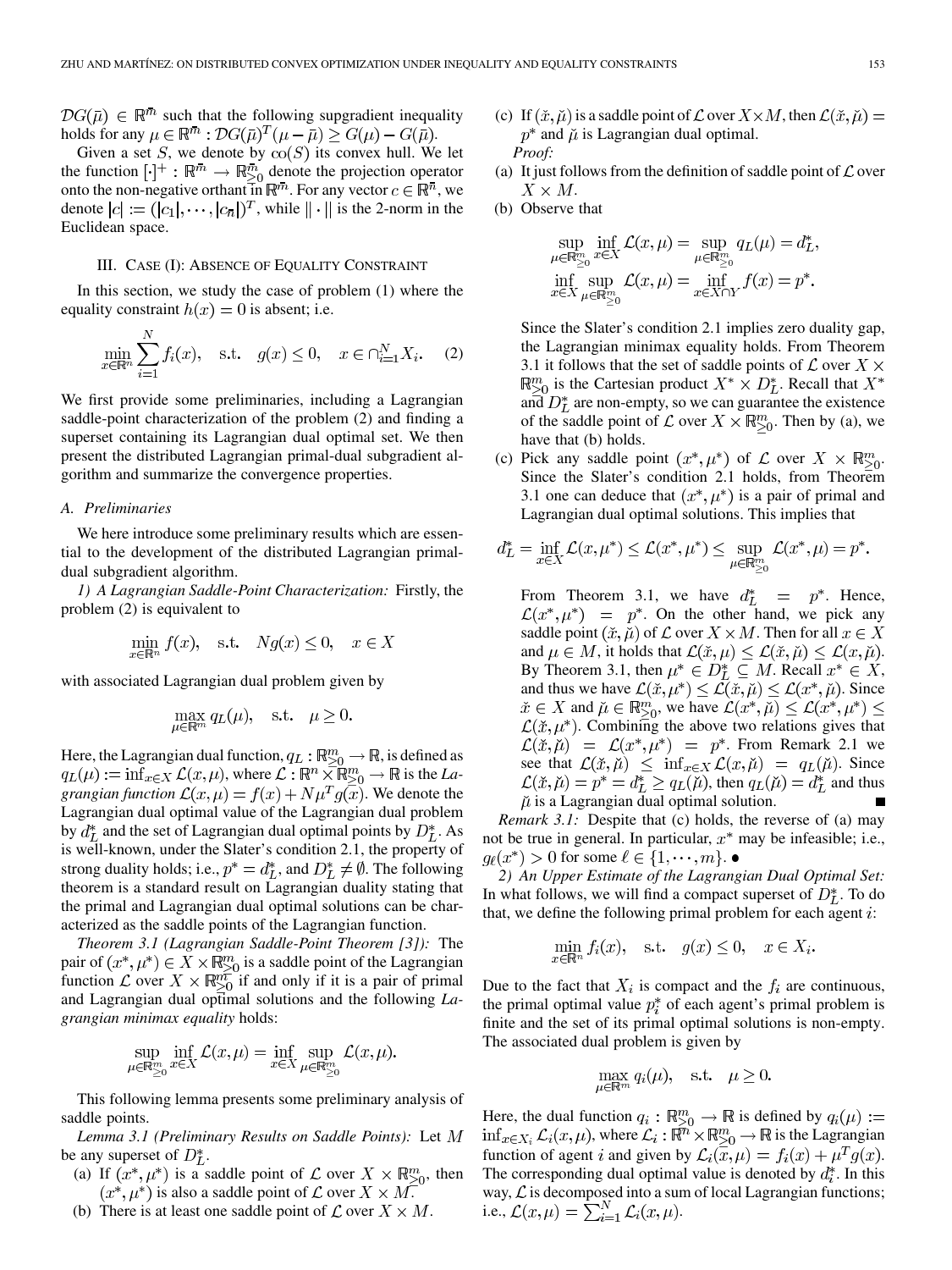Define now the set-valued map  $Q : \mathbb{R}_{\geq 0}^m \to 2^{(\mathbb{R}_{\geq 0}^n)}$  by . Additionally, define a function  $\gamma : X \to \mathbb{R}$  by  $\gamma(x) = \min_{\ell \in \{1, \dots, m\}} \{-g_{\ell}(x)\}.$  Observe that if x is a Slater vector, then  $\gamma(x) > 0$ . The following lemma is a direct result of Lemma 1 in [17].

*Lemma 3.2 (Boundedness of Dual Solution Sets):* The set  $Q(\tilde{\mu})$  is bounded for any  $\tilde{\mu} \in \mathbb{R}_{\geq 0}^m$ , and, in particular, for any Slater vector  $\bar{x}$ , it holds that  $\max_{\mu \in Q(\tilde{\mu})} ||\mu|| \leq 1/\gamma(\bar{x})(f(\bar{x})$  $q_L(\tilde{\mu})$ ). П

Notice that  $D_L^* = {\mu \in \mathbb{R}_{\geq 0}^m \mid q_L(\mu) \geq d_L^*}$ . Picking any Slater vector  $\bar{x} \in X$ , and letting  $\tilde{\mu} = \mu^* \in D_L^*$  in Lemma 3.2 gives that

$$
\max_{\mu^* \in D_L^*} ||\mu^*|| \le \frac{1}{\gamma(\bar{x})} (f(\bar{x}) - d_L^*).
$$
 (3)

Define the function  $r: X \times \mathbb{R}_{\geq 0}^m \to \mathbb{R} \cup \{+\infty\}$  by  $r(x,\mu) :=$  $N/\gamma(x)$   $\max_{i \in V} \{f_i(x) - q_i(\mu)\}\)$ . By the property of weak duality, it holds that  $d_i^* \leq p_i^*$  and thus  $f_i(x) \geq q_i(\mu)$  for any  $(x,\mu) \in X \times \mathbb{R}_{\geq 0}^m$ . Since  $\gamma(\bar{x}) > 0$ , thus  $r(\bar{x}, \mu) \geq 0$  for any  $\mu \in \mathbb{R}_{\geq 0}^m$ . With this observation, we pick any  $\tilde{\mu} \in \mathbb{R}_{\geq 0}^m$  and the following set is well-defined:  $\overline{M}_i(\overline{x}, \tilde{\mu}) := \{ \mu \in \mathbb{R}^m_{\geq 0} \mid ||\mu|| \leq \overline{M}_i\}$  $f(\bar{x}, \tilde{\mu}) + \theta_i$  for some  $\theta_i \in \mathbb{R}_{>0}$ . Observe that for all  $\mu \in \mathbb{R}_{>0}^m$ 

$$
q_L(\mu) = \inf_{x \in \bigcap_{i=1}^m X_i} \sum_{i=1}^N (f_i(x) + \mu^T g(x))
$$
  
 
$$
\geq \sum_{i=1}^N \inf_{x \in X_i} (f_i(x) + \mu^T g(x)) = \sum_{i=1}^N q_i(\mu).
$$
 (4)

Since  $d_L^* \ge q_L(\tilde{\mu})$ , it follows from (3) and (4) that

$$
\max_{\mu^* \in D_L^*} ||\mu^*|| \leq \frac{1}{\gamma(\bar{x})} (f(\bar{x}) - \sum_{i=1}^N q_i(\tilde{\mu}))
$$
  

$$
\leq \frac{N}{\gamma(\bar{x})} \max_{i \in V} \{f_i(\bar{x}) - q_i(\tilde{\mu})\} = r(\bar{x}, \tilde{\mu}).
$$

Hence, we have  $D_L^* \subseteq \overline{M}_i(\overline{x}, \tilde{\mu})$  for all  $i \in V$ . To simplify the notations, we will use the shorthands  $M_i := \overline{M}_i(\overline{x}, \tilde{\mu})$  and  $M := \bigcap_{i=1}^{N} M_i(\bar{x}, \tilde{\mu})$ . It is easy to see that  $M_i$  and M are convex and compact.

*3) Convexity of*  $\mathcal{L}$ *:* For each  $\mu \in \mathbb{R}_{>0}^m$ , we define the function  $\mathcal{L}_{i\mu}: \mathbb{R}^n \to \mathbb{R}$  as  $\mathcal{L}_{i\mu}(x) := \mathcal{L}_i(x,\mu)$ . Note that  $\mathcal{L}_{i\mu}$  is convex since it is a nonnegative weighted sum of convex functions. For each  $x \in \mathbb{R}^n$ , we define the function  $\mathcal{L}_{ix} : \mathbb{R}_{\geq 0}^m \to \mathbb{R}$ as  $\mathcal{L}_{ix}(\mu) := \mathcal{L}_i(x, \mu)$ . It is easy to check that  $\mathcal{L}_{ix}$  is a concave (actually affine) function. Then the Lagrangian function  $\mathcal L$ is the sum of a collection of convex-concave local functions. This property motivates us to significantly extend primal-dual subgradient methods in [1], [19] to the networked multi-agent scenario.

# *B. Distributed Lagrangian Primal-Dual Subgradient Algorithm*

Here, we introduce the *Distributed Lagrangian Primal-Dual Subgradient* Algorithm (DLPDS, for short) to find a saddle point of the Lagrangian function  $\mathcal L$  over  $X \times M$  and the optimal value. This saddle point will coincide with a pair of primal and Lagrangian dual optimal solutions which is not always the case; see Remark 3.1.

Through the algorithm, at each time  $k$ , each agent  $i$  maintains the estimate of  $(x^{i}(k), \mu^{i}(k))$  of the saddle point of the Lagrangian function  $\mathcal L$  over  $X \times M$  and the estimate of  $y^{i}(k)$  of  $p^*$ . To produce  $x^i(k+1)$  (respectively,  $\mu^i(k+1)$ ), agent i takes a convex combination  $v_x^i(k)$  (respectively,  $v_u^i(k)$ ) of its estimate  $x^{i}(k)$  (respectively,  $\mu^{i}(k)$ ) with the estimates of its neighboring agents at time  $k$ , makes a subgradient (respectively, supgradient) step to minimize (respectively, maximize) the local Lagrangian function  $\mathcal{L}_i$ , and takes a primal (respectively, dual) projection onto the local constraint  $X_i$  (respectively,  $M_i$ ). Furthermore, agent i generates the estimate  $y^{i}(k+1)$  by taking a convex combination  $v_n^i(k)$  of its estimate  $y^i(k)$  with those of its neighbors at time  $k$  and taking one step to track the variation of the local objective function  $f_i$ . More precisely, the DLPDS algorithm is described as follows:

Initially, each agent i picks a common Slater vector  $\bar{x}$  and a common  $\tilde{\mu} \in \mathbb{R}_{\geq 0}^m$ . Then agent i computes  $r(\bar{x}, \tilde{\mu})$  through a max-consensus algorithm, and computes the set  $M_i$  with some  $\theta_i > 0$ . Furthermore, agent i chooses any initial state  $x^i(0) \in$  $X_i, \mu^i(0) \in \mathbb{R}_{\geq 0}^m$ , and  $y^i(1) = Nf_i(x^i(0)).$ 

At every  $k \geq 0$ , each agent i generates  $x^{i}(k+1)$ ,  $\mu^{i}(k+1)$ and  $y^{i}(k+1)$  according to the following rules:

$$
v_x^i(k) = \sum_{j=1}^N a_j^i(k)x^j(k),
$$
  
\n
$$
v_\mu^i(k) = \sum_{j=1}^N a_j^i(k)\mu^j(k),
$$
  
\n
$$
v_y^i(k) = \sum_{j=1}^N a_j^i(k)y^j(k),
$$
  
\n
$$
x^i(k+1) = P_{X_i}[v_x^i(k) - \alpha(k)\mathcal{D}_x^i(k)],
$$
  
\n
$$
\mu^i(k+1) = P_{M_i}[v_\mu^i(k) + \alpha(k)\mathcal{D}_\mu^i(k)],
$$
  
\n
$$
y^i(k+1) = v_y^i(k) + N(f_i(x^i(k)) - f_i(x^i(k-1)))
$$

where  $P_{X_i}$  (respectively,  $P_{M_i}$ ) is the projection operator onto the set  $X_i$  (respectively,  $M_i$ ), the scalars  $a_i^i(k)$  are non-negative weights and the scalars  $\alpha(k) > 0$  are step-sizes<sup>2</sup>. We use the shorthands  $\mathcal{D}_x^i(k) \equiv \mathcal{D}\mathcal{L}_{iv_x^i(k)}(v_x^i(k))$ , and  $\mathcal{D}_\mu^i(k) \equiv$  $\mathcal{DL}_{iv_{\mu}^i(k)}(v_{\mu}^i(k)).$ 

The following theorem summarizes the convergence properties of the DLPDS algorithm.

*Theorem 3.2: (Convergence Properties of the DLPDS Algorithm):* Consider the optimization problem (2). Let the non-degeneracy assumption 2.2, the balanced communication assumption 2.3 and the periodic strong connectivity assumptions 2.4 hold. Consider the sequences of  $\{x^{i}(k)\}, \{\mu^{i}(k)\}\$  and  $\{y^{i}(k)\}\$ of the distributed Lagrangian primal-dual subgradient algorithm with the step-sizes  $\{\alpha(k)\}\$  satisfying  $\lim_{k\to+\infty} \alpha(k) = 0$ , , and  $\sum_{k=0}^{+\infty} \alpha(k)^2 < +\infty$ . Then, there is a pair of primal and Lagrangian dual optimal solutions  $(s^*, \mu^*) \in X^* \times D_L^*$  such that  $\lim_{k \to +\infty} ||x^i(k) - x^*|| = 0$ and  $\lim_{k \to +\infty} ||\mu^{i}(k) - \mu^{*}|| = 0$  for all  $i \in V$ . Moreover,  $\lim_{k\to+\infty}||y^i(k)-p^*||=0$  for all  $i\in V$ .

*Remark 3.2:* For a convex-concave function, continuous-time gradient-based methods are proved in [1] to converge globally towards the saddle-point. Recently, [19] presents (discrete-time)

<sup>2</sup>Each agent *i* executes the update law of  $y^{i}(k)$  for  $k \geq 1$ .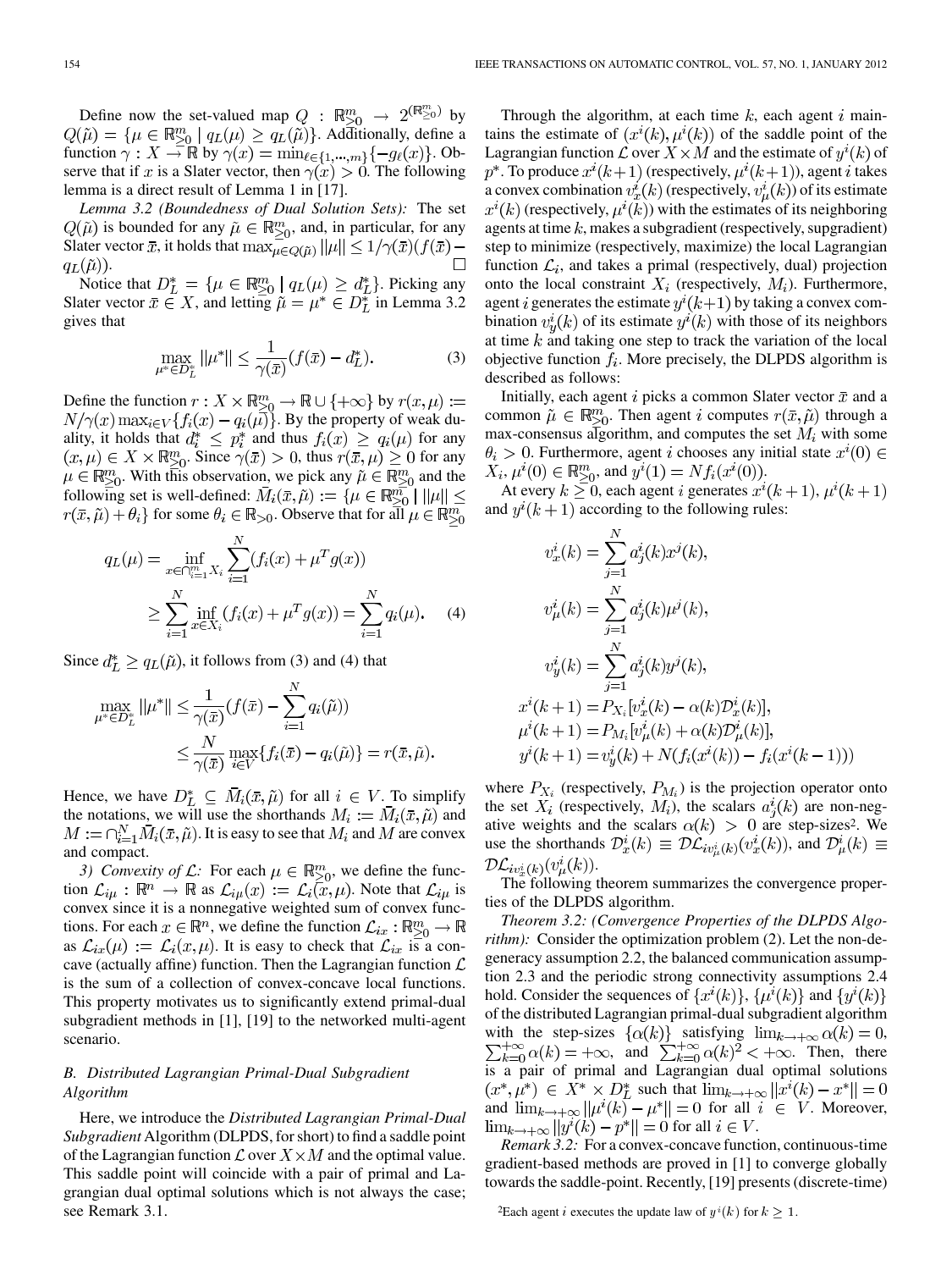primal-dual subgradient methods which relax the differentiability in [1] and further incorporate state constraints. The method in [1] is adopted by [14] and [26] to study a distributed optimization problem on fixed graphs where objective functions are separable.

The DLPDS algorithm is a generalization of primal-dual subgradient methods in [19] to the networked multi-agent scenario. It is also an extension of the distributed projected subgradient algorithm in [20] to solve multi-agent convex optimization problems with inequality constraints. Additionally, the DLPDS algorithm enables agents to find the optimal value. Furthermore, the DLPDS algorithm objective is that of reaching a saddle point of the Lagrangian function in contrast to achieving a (primal) optimal solution in [20].  $\bullet$ 

## IV. CASE (II): IDENTICAL LOCAL CONSTRAINT SETS

In last section, we study the case where the equality constraint is absent in problem (1). In this section, we turn our attention to another case of problem (1) where  $h(x) = 0$  is taken into account but we require that local constraint sets are identical; i.e.,  $X_i = X$  for all  $i \in V$ . We first adopt a penalty relaxation and provide a penalty saddle-point characterization of the primal problem (1) with  $X_i = X$ . We then introduce the distributed penalty primal-dual subgradient algorithm, followed by its convergence properties.

#### *A. Preliminaries*

Some preliminary results are developed in this section, and these results are essential to the design of the distributed penalty primal-dual subgradient algorithm.

*1) A Penalty Saddle-Point Characterization:* The primal problem (1) with  $X_i = X$  is equivalent to the following:

$$
\min_{x \in \mathbb{R}^n} f(x), \quad \text{s.t.} \quad Ng(x) \le 0, \quad Nh(x) = 0, \quad x \in X \tag{5}
$$

with associated penalty dual problem given by

$$
\max_{\mu \in \mathbb{R}^m, \lambda \in \mathbb{R}^\nu} q_P(\mu, \lambda), \quad \text{s.t.} \quad \mu \ge 0, \quad \lambda \ge 0. \tag{6}
$$

Here, the penalty dual function,  $q_P$  :  $\mathbb{R}_{\geq 0}^m \times \mathbb{R}_{\geq 0}^{\nu} \to \mathbb{R}$ , is defined by  $q_P(\mu, \lambda)$  :=  $\inf_{x \in X} \overline{\mathcal{H}}(x, \mu, \overline{\lambda})$ , where is the *penalty function* given by  $\mathcal{H}(x,\mu,\lambda) = f(x) + N\mu^{T}[g(x)]^{+} + N\lambda^{T}h(x)$ . We denote the penalty dual optimal value by  $d_P^*$  and the set of penalty dual optimal solutions by  $D_P^*$ . We define the penalty function for each agent  $i$  as follows: . In this way, we have that  $\mathcal{H}(x,\mu,\lambda) = \sum_{i=1}^{N} \mathcal{H}_i(x,\mu,\lambda)$ . As proven in the next lemma, the Slater's condition 2.1 ensures zero duality gap and the existence of penalty dual optimal solutions.

*Lemma 4.1: (Strong Duality and Non-Emptyness of the Penalty Dual Optimal Set):* The values of  $p^*$  and  $d^*_{P}$  coincide, and  $D_P^*$  is non-empty.

*Proof:* Consider the auxiliary Lagrangian function  $\mathcal{L}_a$ :  $\mathbb{R}^n \times \mathbb{R}_{\geq 0}^m \times \mathbb{R}^{\nu} \to \mathbb{R}$  given by  $\mathcal{L}_a(x,\mu,\lambda) = f(x) + N\mu^T g(x) +$  $N\lambda^{T}h(x)$ , with the associated dual problem defined by

$$
\max_{\mu \in \mathbb{R}^m, \lambda \in \mathbb{R}^\nu} q_a(\mu, \lambda), \quad \text{s.t.} \quad \mu \ge 0.
$$
 (7)

Here, the dual function,  $q_a$  :  $\mathbb{R}^m_{>0} \times \mathbb{R}^{\nu} \rightarrow \mathbb{R}$ , is defined by  $q_a(\mu, \lambda) := \inf_{x \in X} \mathcal{L}_a(x, \mu, \lambda)$ . The dual optimal value of problem (7) is denoted by  $d_a^*$  and the set of dual optimal solutions is denoted  $D_a^*$ . Since X is convex, f and  $g_\ell$ , for  $\ell \in \{1, \ldots, m\}$ , are convex,  $p^*$  is finite and the Slater's condition 2.1 holds, it follows from Proposition 5.3.5 in [3] that  $p^* = d_a^*$  and  $D_a^* \neq \emptyset$ . We now proceed to characterize  $d_P^*$  and  $D_P^*$ . Pick any  $(\mu^*, \lambda^*) \in D_a^*$ . Since  $\mu^* \geq 0$ , then

$$
d_a^* = q_a(\mu^*, \lambda^*)
$$
  
= 
$$
\inf_{x \in X} \{ f(x) + N(\mu^*)^T g(x) + N(\lambda^*)^T h(x) \}
$$
  

$$
\leq \inf_{x \in X} \{ f(x) + N(\mu^*)^T [g(x)]^+ + N|\lambda^*|^T |h(x)| \}
$$
  
= 
$$
q_P(\mu^*, \lambda^*) \leq d_P^*.
$$
 (8)

On the other hand, pick any  $x^* \in X^*$ . Then  $x^*$  is feasible, i.e.,  $x^* \in X$ ,  $[g(x^*)]^+ = 0$  and  $|h(x^*)| = 0$ . It implies that  $q_P(\mu, \lambda) \leq \mathcal{H}(x^*, \mu, \lambda) = f(x^*) = p^*$  holds for any  $\mu \in \mathbb{R}_{\geq 0}^m$ and  $\lambda \in \mathbb{R}_{\geq 0}^{\nu}$ , and thus  $d_P^* = \sup_{\mu \in \mathbb{R}_{\geq 0}^m, \lambda \in \mathbb{R}_{\geq 0}^{\nu}} q_P(\mu, \lambda) \leq$  $p^* = d_a^*$ . Therefore, we have  $d_p^* = p^*$ .

To prove  $D_P^* \neq \emptyset$ , we pick any  $(\mu^*, \lambda^*) \in D_a^*$ . From (8) and  $d_a^* = d_P^*$ , it follows that  $(\mu^*, |\lambda^*|) \in D_P^*$  and thus  $D_P^* \neq \emptyset$ . The following is a slight extension of Theorem 3.1 to penalty functions.

*Theorem 4.1: (Penalty Saddle-Point Theorem):* The pair of  $(x^*, \mu^*, \lambda^*)$  is a saddle point of the penalty function H over  $X \times$  $\mathbb{R}_{\geq 0}^m \times \mathbb{R}_{\geq 0}^{\nu}$  if and only if it is a pair of primal and penalty dual optimal solutions and the following *penalty minimax equality* holds:

$$
\sup_{(\mu,\lambda)\in\mathbb{R}_{\geq 0}^m\times\mathbb{R}_{\geq 0}^{\nu}}\inf_{x\in X}\mathcal{H}(x,\mu,\lambda)
$$
  
= 
$$
\inf_{x\in X}\sup_{(\mu,\lambda)\in\mathbb{R}_{\leq 0}^m\times\mathbb{R}_{\geq 0}^{\nu}}\mathcal{H}(x,\mu,\lambda).
$$

*Proof:* The proof is analogous to that of Proposition 6.2.4 in [4], and thus omitted here. For the sake of completeness, we provide the details in the enlarged version [32].

*2) Convexity of H:* Since  $g_{\ell}$  is convex and  $[\cdot]^{+}$  is convex and non-decreasing, thus  $[g_{\ell}(x)]^{+}$  is convex in x for each  $\ell \in$  $\{1,\ldots,m\}$ . Denote  $A := (a_1^T,\ldots,a_{\nu}^T)^T$ . Since  $|\cdot|$  is convex and  $a_{\ell}^{T} x - b_{\ell}$  is an affine mapping, then  $|a_{\ell}^{T} x - b_{\ell}|$  is convex in x for each  $\ell \in \{1, \ldots, \nu\}$ .

We denote  $w := (\mu, \lambda)$ . For each  $w \in \mathbb{R}_{\geq 0}^m \times \mathbb{R}_{\geq 0}^{\nu}$ , we define the function  $\mathcal{H}_{iw} : \mathbb{R}^n \to \mathbb{R}$  as  $\mathcal{H}_{iw}(x) := \mathcal{H}_{i}(x, w)$ . Note that  $\mathcal{H}_{iw}(x)$  is convex in x by using the fact that a nonnegative weighted sum of convex functions is convex. For each  $x \in \mathbb{R}^n$ , we define the function  $\mathcal{H}_{ix} : \mathbb{R}_{\geq 0}^m \times \mathbb{R}_{\geq 0}^{\nu} \to \mathbb{R}$  as  $\mathcal{H}_{ix}(w) :=$  $\mathcal{H}_i(x, w)$ . It is easy to check that  $\mathcal{H}_{ix}(\overline{w})$  is concave (actually affine) in w. Then the penalty function  $\mathcal{H}(x, w)$  is the sum of convex-concave local functions.

*Remark 4.1:* The Lagrangian relaxation does not fit to our approach here since the Lagrangian function is not convex in  $x$ by allowing  $\lambda$  entries to be negative.  $\bullet$ 

### *B. Distributed Penalty Primal-Dual Subgradient Algorithm*

We now proceed to devise the *Distributed Penalty Primal-Dual Subgradient* Algorithm (DPPDS, for short), that is based on the penalty saddle-point theorem 4.1, to find the optimal value and a primal optimal solution to the primal problem (1)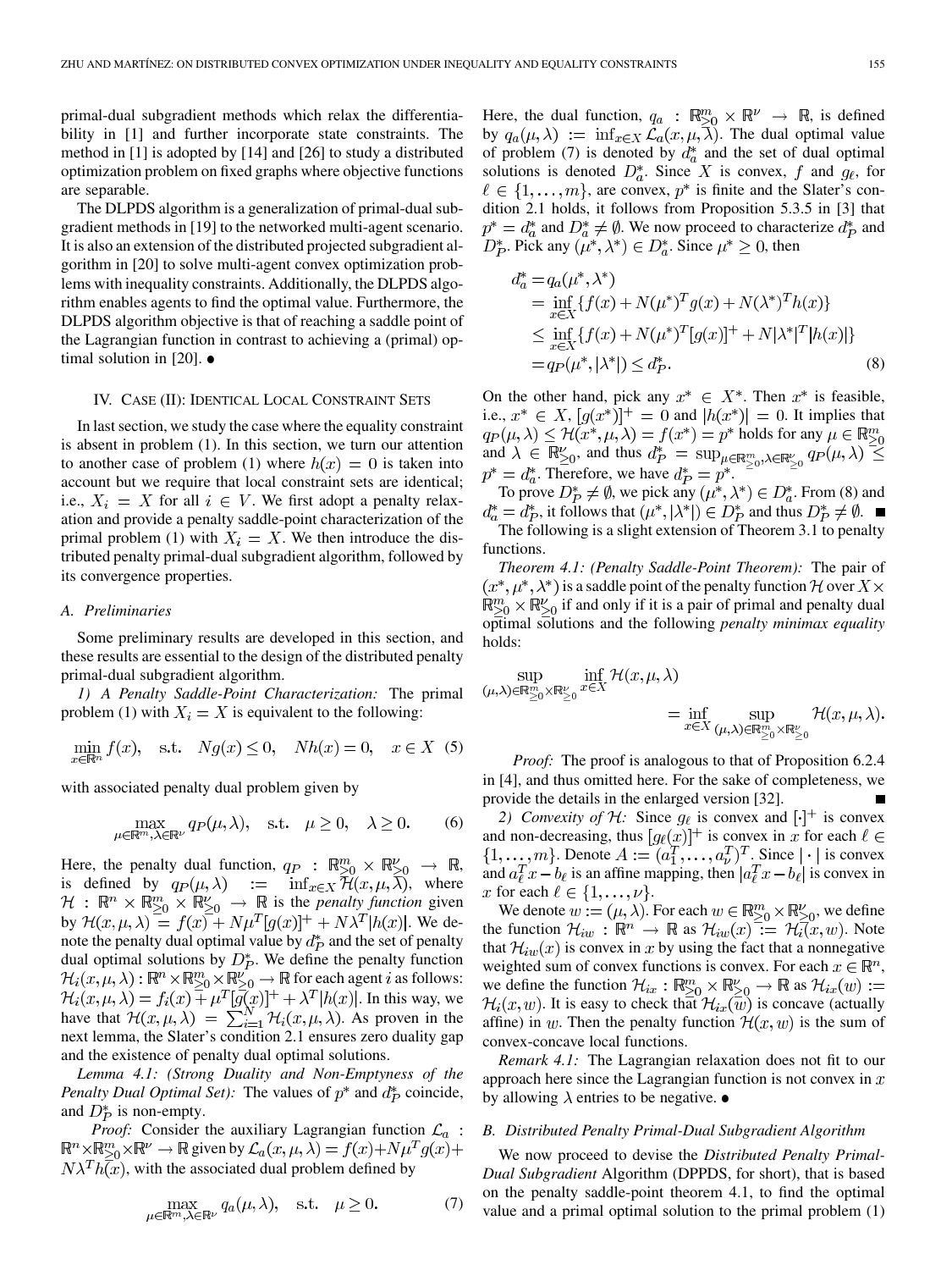with  $X_i = X$ . The main steps of the DPPDS algorithm are described as follow.

Initially, agent i chooses any initial state  $x^{i}(0) \in X$ ,  $\mu^{i}(0) \in$  $\mathbb{R}_{>0}^m$ ,  $\lambda^i(0) \in \mathbb{R}_{>0}^{\nu}$ , and  $y^i(1) = Nf_i(x^i(0))$ . At every time  $k \geq 0$  $\overline{0}$ , each agent  $i$  computes the following convex combinations:

$$
v_x^i(k) = \sum_{j=1}^N a_j^i(k)x^j(k),
$$
  
\n
$$
v_y^i(k) = \sum_{j=1}^N a_j^i(k)y^j(k),
$$
  
\n
$$
v_\mu^i(k) = \sum_{j=1}^N a_j^i(k)\mu^j(k),
$$
  
\n
$$
v_\lambda^i(k) = \sum_{j=1}^N a_j^i(k)\lambda^j(k)
$$

and generates  $x^{i}(k + 1)$ ,  $y^{i}(k + 1)$ ,  $\mu^{i}(k + 1)$  and  $\lambda^{i}(k + 1)$ according to the following rules:

$$
x^{i}(k+1) = P_{X}[v_{x}^{i}(k) - \alpha(k)S_{x}^{i}(k)],
$$
  
\n
$$
y^{i}(k+1) = v_{y}^{i}(k) + N(f_{i}(x^{i}(k)) - f_{i}(x^{i}(k-1))),
$$
  
\n
$$
\mu^{i}(k+1) = v_{\mu}^{i}(k) + \alpha(k)[g(v_{x}^{i}(k))]^{+},
$$
  
\n
$$
\lambda^{i}(k+1) = v_{\lambda}^{i}(k) + \alpha(k)[h(v_{x}^{i}(k))]
$$

where  $P_X$  is the projection operator onto the set X, the scalars  $a_i^{\prime}(k)$  are non-negative weights and the positive scalars  $\{\alpha(k)\}\$ are step-sizes<sup>3</sup>. The vector  $S_x^i(k)$  defined below is a subgradient of  $\mathcal{H}_{iw^i(k)}(x)$  at  $x = v_x^i(k)$  where  $w^i(k) := (v_\mu^i(k), v_\lambda^i(k))$ 

$$
\mathcal{S}_x^i(k) := \mathcal{D}f_i(v_x^i(k)) + \sum_{\ell=1}^m v_\mu^i(k)_{\ell} \mathcal{D}[g_\ell(v_x^i(k))]^+ + \sum_{\ell=1}^\nu v_\lambda^i(k)_{\ell} \mathcal{D}[h_\ell](v_x^i(k)).
$$

Given a step-size sequence  $\{\alpha(k)\}\,$ , we define the sum over by  $s(k) := \sum_{\ell=0}^{\kappa} \alpha(\ell)$  and assume that:

Assumption 4.1 (Step-Size Assumption): The step-<br>res satisfy  $\lim_{k \to +\infty} \alpha(k) = 0$ ,  $\sum_{k=0}^{+\infty} \alpha(k) = +\infty$ , sizes satisfy  $\lim_{k \to +\infty} \alpha(k) = 0$ , , and  $\lim_{k \to +\infty} \alpha(k+1)s(k) = 0$ , ,  $\sum_{k=0}^{+\infty} \alpha(k+1)^2 s(k)^2 < +\infty$ .

The following theorem characterizes the convergence of the DPPDS algorithm where a optimal solution and the optimal value are asymptotically achieved.

*Theorem 4.2 (Convergence Properties of the DPPDS Algorithm*): Consider the problem (1) with  $X_i = X$ . Let the non-degeneracy assumption 2.2, the balanced communication assumption 2.3 and the periodic strong connectivity assumption 2.4 hold. Consider the sequences of  $\{x^{i}(k)\}\$  and  $\{y^{i}(k)\}\$ of the distributed penalty primal-dual subgradient algorithm where the step-sizes  $\{\alpha(k)\}\$  satisfy Assumption 4.1. Then there exists a primal optimal solution  $\tilde{x} \in X^*$  such that  $\lim_{k\to+\infty}||x^i(k)-\tilde{x}||=0$  for all  $i \in V$ . Furthermore, we have  $\lim_{k \to +\infty} ||y^i(k) - p^*|| = 0$  for all  $i \in V$ .

*Remark 4.2:* As the primal-dual subgradient algorithm in [1], [19], the DPPDS algorithm produces a pair of primal and dual estimates at each step. Main differences include: firstly, the DPPDS algorithm extends the primal-dual subgradient algorithm in [19] to the multi-agent scenario; secondly, it further takes the equality constraint into account. The presence of the equality constraint can make  $D_P^*$  unbounded. Therefore, unlike the DLPDS algorithm, the DPPDS algorithm does not involve the dual projection steps onto compact sets. This may cause the subgradient  $S_r^i(k)$  not to be uniformly bounded, while the boundedness of subgradients is a standard assumption in the analysis of subgradient methods, e.g., see [3], [4], [17]–[20]. This difficulty will be addressed by a more careful choice of the step-size policy; i.e, Assumption 4.1, which is stronger than the more standard diminishing step-size scheme, e.g., in the DLPDS algorithm and [20]. We require this condition in order to prove, in the absence of the boundedness of  $\{\mathcal{S}_x^{\iota}(k)\}\,$ , the existence of a number of limits and summability of expansions toward Theorem 4.2. Thirdly, the DPPDS algorithm adopts the penalty relaxation instead of the Lagrangian relaxation in [19].  $\bullet$ 

*Remark 4.3:* Observe that  $\mu^i(k) \geq 0$ ,  $\lambda^i(k) \geq 0$  and  $v_x^i(k) \in X$  (due to the fact that X is convex). Furthermore,  $([g(v_x^i(k))]^+, |h(v_x^i(k))|)$  is a supgradient of  $\mathcal{H}_{iv_x^i(k)}(w^i(k));$ i.e., the following *penalty supgradient inequality* holds for any  $\mu \in \mathbb{R}_{\geq 0}^m$  and  $\lambda \in \mathbb{R}_{\geq 0}^\nu$ :

$$
\begin{aligned} ([g(v_x^i(k))]^+)^T (\mu - v_\mu^i(k)) + |h(v_x^i(k))|^T (\lambda - v_\lambda^i(k)) \\ \geq \mathcal{H}_i(v_x^i(k), \mu, \lambda) - \mathcal{H}_i(v_x^i(k), v_\mu^i(k), v_\lambda^i(k)). \end{aligned} \tag{9}
$$

In addition, a step-size sequence that satisfies the step-size assumption 4.1 is the harmonic series  $\{\alpha(k) = 1/(k+1)\}_{k \in \mathbb{Z}_{\geq 0}}$ . The verification can be found in the extended version [32].  $\bullet$ 

#### V. CONVERGENCE ANALYSIS

We next provide the proofs for Theorem 3.2 and 4.2. We start our analysis by providing some useful properties of the sequences weighted by  $\{\alpha(k)\}.$ 

*Lemma 5.1: (Convergence Properties of Weighted Sequences):* Let  $K \geq 0$ . Consider the sequence  $\{\delta(k)\}\$  defined by  $\delta(k) := \sum_{\ell=k}^{k-1} \alpha(\ell) \rho(\ell) / \sum_{\ell=k}^{k-1} \alpha(\ell)$  where  $k \geq K+1$ , and  $\sum_{k=K}^{+\infty} \alpha(k) = +\infty$ .

- (a) If  $\lim_{k \to +\infty} \rho(k) = +\infty$ , then  $\lim_{k \to +\infty} \delta(k) = +\infty$ .
- (b) If  $\lim_{k \to +\infty} \rho(k) = \rho^*$ , then  $\lim_{k \to +\infty} \delta(k) = \rho^*$ . *Proof:*
- (a) For any  $\Pi > 0$ , there exists  $k_1 \geq K$  such that  $\rho(k) \geq \Pi$ for all  $k \geq k_1$ . Then the following holds for all  $k \geq k_1+1$ :

$$
\begin{aligned} \delta(k)&\geq\frac{1}{\sum_{\ell=K}^{k-1}\alpha(\ell)}(\sum_{\ell=K}^{k_1-1}\alpha(\ell)\rho(\ell)+\sum_{\ell=k_1}^{k-1}\alpha(\ell)\Pi)\\ &=\Pi+\frac{1}{\sum_{\ell=K}^{k-1}\alpha(\ell)}(\sum_{\ell=K}^{k_1-1}\alpha(\ell)\rho(\ell)-\sum_{\ell=K}^{k_1-1}\alpha(\ell)\Pi). \end{aligned}
$$

Take the limit on  $k$  in the above estimate and we have  $\liminf_{k\to+\infty} \delta(k) \geq \Pi$ . Since  $\Pi$  is arbitrary, then  $\lim_{k\to+\infty}\delta(k)=+\infty.$ 

<sup>&</sup>lt;sup>3</sup>Each agent *i* executes the update law of  $y^{i}(k)$  for  $k \geq 1$ .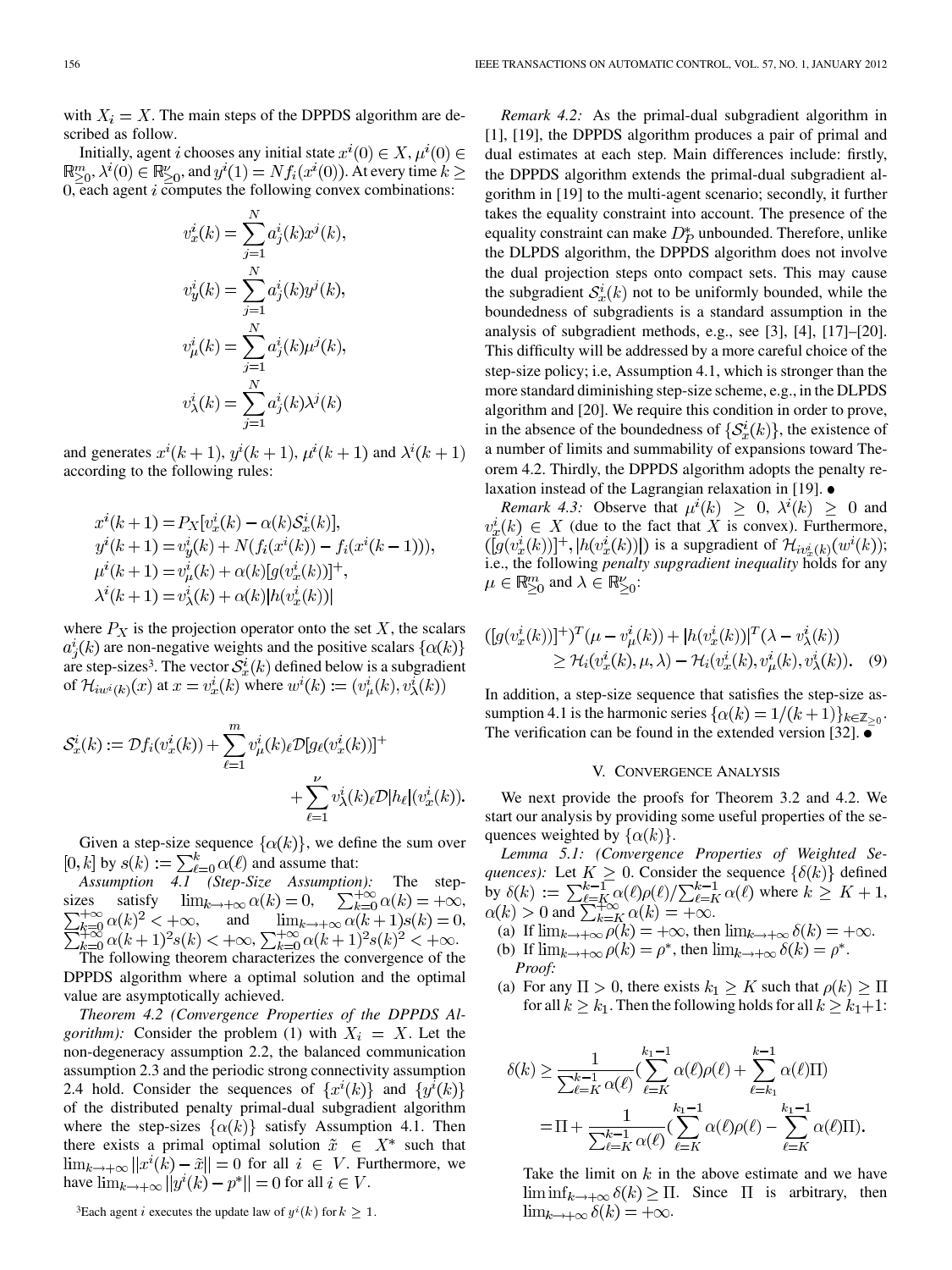(b) For any  $\epsilon > 0$ , there exists  $k_2 \geq K$  such that  $\|\rho(k) \|\rho^*\| \leq \epsilon$  for all  $k \geq k_2 + 1$ . Then we have

$$
\begin{split} \|\delta(k) - \rho^*\| &= \left\| \frac{\sum_{\tau=K}^{k-1} \alpha(\tau)(\rho(\tau) - \rho^*)}{\sum_{\tau=K}^{k-1} \alpha(\tau)} \right\| \\ &\le \frac{1}{\sum_{\tau=K}^{k-1} \alpha(\tau)} \left( \sum_{\tau=K}^{k_2-1} \alpha(\tau) \|\rho(\tau) - \rho^*\| + \sum_{\tau=k_2}^{k-1} \alpha(\tau)\epsilon \right) \\ &\le \frac{\sum_{\tau=K}^{k_2-1} \alpha(\tau) \|\rho(\tau) - \rho^*\|}{\sum_{\tau=K}^{k-1} \alpha(\tau)} + \epsilon. \end{split}
$$

Take the limit on  $k$  in the above estimate and we have  $\limsup_{k\to+\infty}$   $||\delta(k)-\rho^*|| \leq \epsilon$ . Since  $\epsilon$  is arbitrary, then  $\lim_{k\to+\infty}\|\bar{\delta}(k)-\rho^*\|=0.$ 

# *Proofs of Theorem 3.2*

We now proceed to show Theorem 3.2. To do that, we first rewrite the DLPDS algorithm into the following form:

$$
x^{i}(k+1) = v_{x}^{i}(k) + e_{x}^{i}(k),
$$
  
\n
$$
\mu^{i}(k+1) = v_{\mu}^{i}(k) + e_{\mu}^{i}(k),
$$
  
\n
$$
y^{i}(k+1) = v_{y}^{i}(k) + u^{i}(k)
$$

where  $e_x^i(k)$  and  $e_\mu^i(k)$  are projection errors described by

$$
e_x^i(k) := P_{X_i}[v_x^i(k) - \alpha(k)\mathcal{D}_x^i(k)] - v_x^i(k),
$$
  
\n
$$
e_\mu^i(k) := P_{M_i}[v_\mu^i(k) + \alpha(k)\mathcal{D}_\mu^i(k)] - v_\mu^i(k)
$$

and  $u^{i}(k) := N(f_{i}(x^{i}(k)) - f_{i}(x^{i}(k-1)))$  is the local input which allows agent  $i$  to track the variation of the local objective function  $f_i$ .

*Lemma 5.2 (Lipschitz Continuity of*  $\mathcal{L}_i$ ): Consider  $\mathcal{L}_{i\mu}$  and  $\mathcal{L}_{ix}$ . Then there are  $L > 0$  and  $R > 0$  such that  $\|\mathcal{DL}_{i\mu}(x)\| \leq L$ and  $||\mathcal{DL}_{ix}(\mu)|| \leq R$  for each pair of  $x \in \text{co}(\cup_{i=1}^{N} X_i)$  and . Furthermore, for each  $\mu \in \text{co}(\cup_{i=1}^{N} M_i)$ , the function  $\mathcal{L}_{i\mu}$  is Lipschitz continuous with Lipschitz constant over  $\text{co}(\cup_{i=1}^{N} X_i)$ , and for each  $x \in \text{co}(\cup_{i=1}^{N} X_i)$ , the function  $\mathcal{L}_{ix}$  is Lipschitz continuous with Lipschitz constant R over  $\operatorname{co}(\cup_{i=1}^N M_i).$ 

*Proof:* The readers can find the proof in [32].

The following lemma provides a basic iteration relation used in the convergence proof for the DLPDS algorithm. Many similar relations have been employed to analyze the subgradient methods in, e.g., [18], [20], [28].

*Lemma 5.3 (Basic Iteration Relation):* Let the balanced communication assumption 2.3 and the periodic strong connectivity assumption 2.4 hold. For any  $x \in X$ , any  $\mu \in M$  and all  $k \geq 0$ , the following estimates hold:

$$
\sum_{i=1}^{N} ||e_x^i(k) + \alpha(k)\mathcal{D}_x^i(k)||^2
$$
\n
$$
\leq \sum_{i=1}^{N} \alpha(k)^2 ||\mathcal{D}_x^i(k)||^2
$$
\n
$$
+ \sum_{i=1}^{N} {||x^i(k) - x||^2 - ||x^i(k+1) - x||^2}
$$
\n
$$
- \sum_{i=1}^{N} 2\alpha(k)(\mathcal{L}_i(v_x^i(k), v_\mu^i(k)) - \mathcal{L}_i(x, v_\mu^i(k)))
$$
 (10)

$$
\sum_{i=1}^{N} ||e_{\mu}^{i}(k) - \alpha(k)\mathcal{D}_{\mu}^{i}(k)||^{2}
$$
\n
$$
\leq \sum_{i=1}^{N} \alpha(k)^{2} ||\mathcal{D}_{\mu}^{i}(k)||^{2}
$$
\n
$$
+ \sum_{i=1}^{N} {||\mu^{i}(k) - \mu||^{2} - ||\mu^{i}(k+1) - \mu||^{2}}
$$
\n
$$
+ \sum_{i=1}^{N} 2\alpha(k)(\mathcal{L}_{i}(v_{x}^{i}(k), v_{\mu}^{i}(k)) - \mathcal{L}_{i}(v_{x}^{i}(k), \mu)).
$$
 (11)

*Proof:* By Lemma 1 in [20] with  $Z = M_i$ ,  $z = v^i_\mu(k)$  +  $\alpha(k)\mathcal{D}_{\mu}^{i}(k)$  and  $y = \mu \in M$ , we have that for all  $k \geq 0$ 

$$
\sum_{i=1}^{N} ||e_{\mu}^{i}(k) - \alpha(k)\mathcal{D}_{\mu}^{i}(k)||^{2}
$$
\n
$$
\leq \sum_{i=1}^{N} ||v_{\mu}^{i}(k) + \alpha(k)\mathcal{D}_{\mu}^{i}(k) - \mu||^{2}
$$
\n
$$
-\sum_{i=1}^{N} ||\mu^{i}(k+1) - \mu||^{2}
$$
\n
$$
\leq \sum_{i=1}^{N} \alpha(k)^{2} ||\mathcal{D}_{\mu}^{i}(k)||^{2} + \sum_{i=1}^{N} 2\alpha(k)\mathcal{D}_{\mu}^{i}(k)^{T}(v_{\mu}^{i}(k) - \mu)
$$
\n
$$
+\sum_{i=1}^{N} ||\mu^{i}(k) - \mu||^{2} - \sum_{i=1}^{N} ||\mu^{i}(k+1) - \mu||^{2}. \qquad (12)
$$

One can show (11) by substituting the following Lagrangian supgradient inequality into (12):

$$
\mathcal{D}^i_\mu(k)^T(\mu - v^i_\mu(k)) \ge \mathcal{L}_i(v^i_x(k), \mu) - \mathcal{L}_i(v^i_x(k), v^i_\mu(k)).
$$

Similarly, the equality (10) can be shown by using the following Lagrangian subgradient inequality:  $\mathcal{D}_x^i(k)^T(x - v_x^i(k)) \leq$  $\mathcal{L}_i(x,v^i_\mu(k)) - \mathcal{L}_i(v^i_x(k),v^i_\mu(k)).$ 

The following lemma shows that the consensus is asymptotically reached.

*Lemma 5.4 (Achieving Consensus):* Let the non-degeneracy assumption 2.2, the balanced communication assumption 2.3 and the periodic strong connectivity assumption 2.4 hold. Consider the sequences of  $\{x^i(k)\}\,$ ,  $\{\mu^{i}(k)\}\$  and  $\{y^{i}(k)\}\$  of the DLPDS algorithm with the step-size sequence  $\{\alpha(k)\}\$  satisfying  $\lim_{k\to+\infty}\alpha(k)=0$ . Then there exist  $x^* \in X$  and  $\mu^* \in M$  such that , for all  $i \in V$ , and  $\lim_{k \to +\infty} ||y^i(k) - y^j(k)|| = 0$  for all i,  $j \in V$ .

*Proof:* Observe that  $v_x^i(k) \in \text{co}(\cup_{i=1}^N X_i)$  and  $v_u^i(k) \in$  $\text{co}(\cup_{i=1}^{N} M_i)$ . Then it follows from Lemma 5.2 that  $||\mathcal{D}_x^i(k)|| \le$ . From Lemma 5.3 it follows that:

$$
\sum_{i=1}^{N} ||x^{i}(k+1) - x||^{2} \le \sum_{i=1}^{N} ||x^{i}(k) - x||^{2} + \sum_{i=1}^{N} \alpha(k)^{2} L^{2}
$$

$$
+ \sum_{i=1}^{N} 2\alpha(k)(||\mathcal{L}_{i}(v_{x}^{i}(k), v_{\mu}^{i}(k))|| + ||\mathcal{L}_{i}(x, v_{\mu}^{i}(k))||). \quad (13)
$$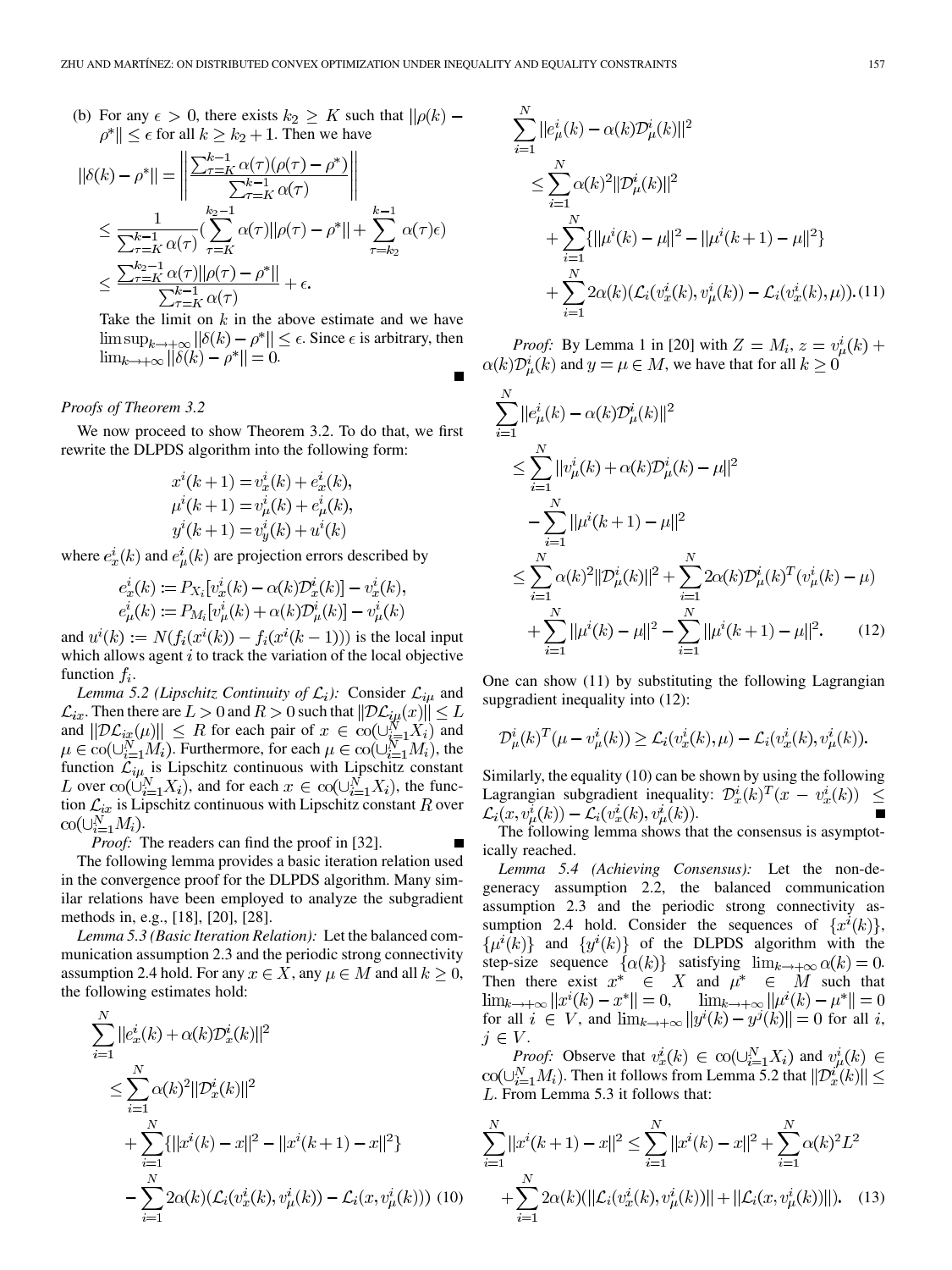Notice that  $v_x^i(k) \in \text{co}(\cup_{i=1}^N X_i)$ , and  $x \in X$  are bounded. Since  $\mathcal{L}_i$  is continuous, then  $\mathcal{L}_i(v_x^i(k), v_\mu^i(k))$  and  $\mathcal{L}_i(x, v_\mu^i(k))$  are bounded. Since  $\lim_{k\to+\infty} \alpha(k) = 0$ , the last two terms on the right-hand side of (13) converge to zero as  $k \to +\infty$ . One can verify that exists for any  $x \in X$ .

On the other hand, taking limits on both sides of (10) we obtain  $\lim_{k\to+\infty}\sum_{i=1}^N||e_x^i(k)+\alpha(k)\mathcal{D}_x^i(k)||^2=0$  and therefore we deduce that  $\lim_{k \to +\infty} ||e_x^{i}(k)|| = 0$  for all  $i \in V$ . It follows from [31] that  $\lim_{k \to +\infty} ||x^{i}(k) - x^{j}(k)|| = 0$ for all  $i, j \in V$ . Combining this with the property that  $\lim_{k \to +\infty} ||x^i(k) - x||$  exists for any  $x \in X$ , we deduce that there exists  $x^* \in \mathbb{R}^n$  such that  $\lim_{k \to +\infty} ||x^i(k) - x^*|| = 0$  for all  $i \in V$ . Since  $x^i(k) \in X_i$  and  $X_i$  is closed, it implies that  $x^* \in X_i$  for all  $i \in V$  and thus  $x^* \in X$ . Similarly, one can show that there is  $\mu^* \in M$  such that  $\lim_{k \to +\infty} ||\mu^{i}(k) - \mu^{*}|| = 0$ for all  $i \in V$ .

Since  $\lim_{k \to +\infty} ||x^i(k) - x^*|| = 0$  and  $f_i$  is continuous, then  $\lim_{k\to\infty}||u^i(k)|| = 0$ . It follows from [31] that  $\lim_{k\to+\infty}||y^i(k)-y^j(k)||=0$  for all  $i, j \in V$ .

From Lemma 5.4, we know that the sequences of  $\{x^{i}(k)\}\$ and  $\{\mu^{i}(k)\}\$  of the DLPDS algorithm asymptotically agree on to some point in  $X$  and some point in  $M$ , respectively. Denote by  $\Theta \subseteq X \times M$  the set of such limit points. Denote by the average of primal and dual estimates  $\hat{x}(k) := 1/N \sum_{i=1}^{N} x^{i}(k)$  and  $\hat{\mu}(k) := 1/N \sum_{i=1}^{N} \mu^{i}(k)$ , respectively. The following lemma further characterizes that the points in  $\Theta$  are saddle points of the Lagrangian function  $\mathcal L$  over  $X \times M$ .

*Lemma 5.5 (Saddle-Point Characterization of ):* Each point in  $\Theta$  is a saddle point of  $\mathcal L$  over  $X \times M$ .

*Proof:* Denote by the maximum deviation of primal estimates  $\Delta_x(k) := \max_{i,j \in V} ||x^j(k) - x^i(k)||$ . Notice that  $||v_x^i(k) - \hat{x}(k)|| \leq 2\Delta_x(k)$ . Denote by the maximum deviation of dual estimates  $\Delta_{\mu}(k) := \max_{i,j \in V} ||\mu^{j}(k) - \mu^{i}(k)||$ . Similarly, we have  $||v^i_\mu(k) - \hat{\mu}(k)|| \leq 2\Delta_\mu(k)$ . We will show this lemma by contradiction. Suppose that there is  $(x^*, \mu^*) \in \Theta$ which is not a saddle point of  $\mathcal L$  over  $X \times M$ . At least one of the following holds:

$$
\exists x \in X \quad \text{s.t.} \quad \mathcal{L}(x^*, \mu^*) > \mathcal{L}(x, \mu^*), \tag{14}
$$

$$
\exists \mu \in M \quad \text{s.t.} \quad \mathcal{L}(x^*, \mu) > \mathcal{L}(x^*, \mu^*). \tag{15}
$$

Suppose first that (14) holds. Then, there exists  $\varsigma > 0$  such that  $\mathcal{L}(x^*, \mu^*) = \mathcal{L}(x, \mu^*) + \varsigma$ . Consider the sequences of  $\{x^i(k)\}\$ and  $\{\mu^{i}(k)\}\$  which converge respectively to  $x^*$  and  $\mu^*$  defined above. The estimate (10) leads to

$$
\sum_{i=1}^{N} ||x^{i}(k+1) - x||^{2}
$$
\n
$$
\leq \sum_{i=1}^{N} ||x^{i}(k) - x||^{2}
$$
\n
$$
+ \alpha(k)^{2} \sum_{i=1}^{N} ||D_{x}^{i}(k)||^{2} - 2\alpha(k)
$$
\n
$$
\times \sum_{i=1}^{N} (A_{i}(k) + B_{i}(k) + C_{i}(k)
$$
\n
$$
+ D_{i}(k) + E_{i}(k) + F_{i}(k))
$$

where  $A_i(k) := \mathcal{L}_i(v_x^i(k), v_\mu^i(k)) - \mathcal{L}_i(\hat{x}(k), v_\mu^i(k)), B_i(k) :=$  $\mathcal{L}_i(\hat{x}(k), v^i_{\mu}(k)) - \mathcal{L}_i(\hat{x}(k), \hat{\mu}(k)), C_i(k) := \mathcal{L}_i(\hat{x}(k), \hat{\mu}(k)) \mathcal{L}_i(x^*, \hat{\mu}(k)), D_i(k) := \mathcal{L}_i(x^*, \hat{\mu}(k)) - \mathcal{L}_i(x^*, \mu^*), E_i(k) :=$  $\mathcal{L}_i(x^*, \mu^*) - \mathcal{L}_i(x, \mu^*)$ , and  $F_i(k) := \mathcal{L}_i(x, \mu^*) - \mathcal{L}_i(x, v^i_{\mu}(k)).$ It follows from the Lipschitz continuity property of  $\mathcal{L}_i$ ; see Lemma 5.2, that:

$$
||A_i(k)|| \leq L||v_x^i(k) - \hat{x}(k)|| \leq 2L\Delta_x(k),
$$
  
\n
$$
||B_i(k)|| \leq R||v_\mu^i(k) - \hat{\mu}(k)|| \leq 2R\Delta_\mu(k),
$$
  
\n
$$
||C_i(k)|| \leq L||\hat{x}(k) - x^*|| \leq \frac{L}{N} \sum_{i=1}^N ||x^i(k) - x^*||,
$$
  
\n
$$
||D_i(k)|| \leq R||\hat{\mu}(k) - \mu^*|| \leq \frac{R}{N} \sum_{i=1}^N ||\mu^i(k) - \mu^*||,
$$
  
\n
$$
||F_i(k)|| \leq R||\mu^* - v_\mu^i(k)|| \leq R||\mu^* - \hat{\mu}(k)||
$$
  
\n
$$
+ R||\hat{\mu}(k) - v_\mu^i(k)||
$$
  
\n
$$
\leq \frac{R}{N} \sum_{i=1}^N ||\mu^*(k) - \mu^i(k)|| + 2R\Delta_\mu(k).
$$

Since  $\lim_{k \to +\infty} ||x^i(k) - x^*|| = 0$ ,  $\lim_{k \to +\infty} \Delta_x(k) = 0$ ,  $\lim_{k\to+\infty} ||\mu^{i}(k) - \mu^{*}|| = 0$ , and  $\lim_{k\to+\infty} \Delta_{\mu}(k) = 0$ , then all  $A_i(k)$ ,  $B_i(k)$ ,  $C_i(k)$ ,  $D_i(k)$ ,  $F_i(k)$  converge to zero as  $k \to +\infty$ . Then there exists  $k_0 \geq 0$  such that for all  $k \geq k_0$ , it holds that

$$
\sum_{i=1}^{N} ||x^{i}(k+1) - x||^{2} \le \sum_{i=1}^{N} ||x^{i}(k) - x||^{2}
$$
  
+ $N\alpha(k)^{2}L^{2} - \varsigma\alpha(k).$ 

Similarly, we have that for all  $k \geq k_0$ , it holds that

$$
\sum_{i=1}^{N} ||x^{i}(k+1) - x||^{2}
$$
  
\n
$$
\leq \sum_{i=1}^{N} ||x^{i}(k_{0}) - x||^{2} + NL^{2} \sum_{\tau=k_{0}}^{k} \alpha(\tau)^{2} - \varsigma \sum_{\tau=k_{0}}^{k} \alpha(\tau).
$$

Since  $\sum_{k=k_0}^{+\infty} \alpha(k) = +\infty$  and  $\sum_{k=k_0}^{+\infty} \alpha(k)^2 < +\infty$  and ,  $x \in X$  are bounded, the above estimate yields a contradiction by taking  $k$  sufficiently large. In other words, (14) cannot hold. Following a parallel argument, one can show that (15) cannot hold either. This ensures that each  $(x^*, \mu^*) \in \Theta$  is a saddle point of  $\mathcal L$  over  $X \times M$ .

The combination of (c) in Lemmas 3.1 and Lemma 5.5 gives that, for each  $(x^*, \mu^*) \in \Theta$ , we have that  $\mathcal{L}(x^*, \mu^*) = p^*$  and  $\mu^*$  is Lagrangian dual optimal. We still need to verify that  $x^*$  is a primal optimal solution. We are now in the position to show Theorem 3.2 based on two claims.

*Proofs of Theorem 3.2:*

*Claim 1:* Each point  $(x^*, \mu^*) \in \Theta$  is a point in  $X^* \times D_L^*$ .

*Proof:* The Lagrangian dual optimality of  $\mu^*$  follows from (c) in Lemma 3.1 and Lemma 5.5. To characterize the primal optimality of  $x^*$ , we define an auxiliary sequence by  $z(k) := \sum_{\tau=0}^{k-1} \alpha(\tau) \hat{x}(\tau) / \sum_{\tau=0}^{k-1} \alpha(\tau)$  which is a weighted version of the average of primal estimates. Since  $\lim_{k\to+\infty} \hat{x}(k) = x^*$ , it follows from Lemma 5.1 (b) that  $\lim_{k\to+\infty}z(k)=x^*.$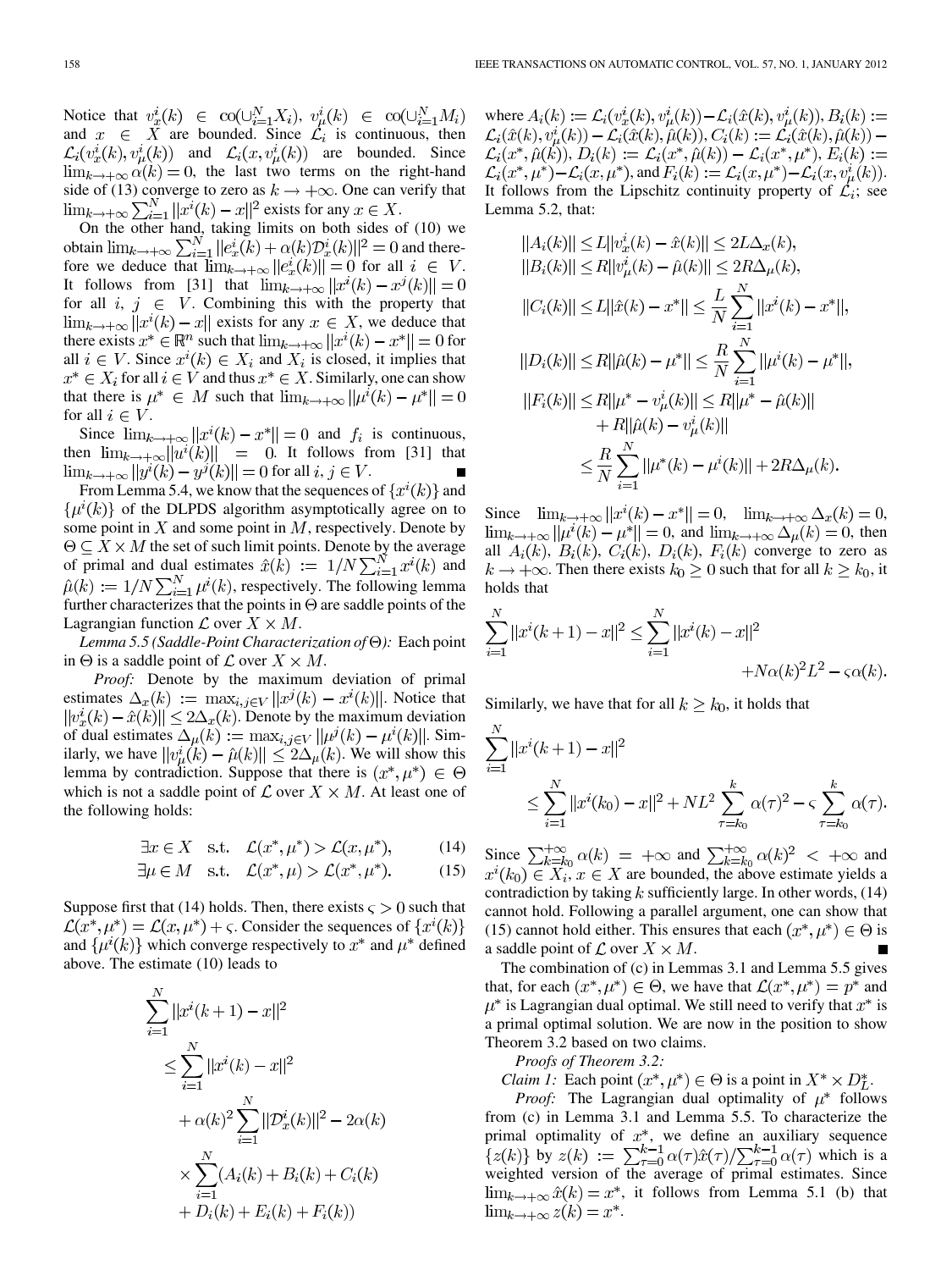Since  $(x^*, \mu^*)$  is a saddle point of  $\mathcal L$  over  $X \times M$ , then  $\mathcal{L}(x^*, \mu) \leq \mathcal{L}(x^*, \mu^*)$  for any  $\mu \in M$ ; i.e., the following relation holds for any  $\mu \in M$ :

$$
g(x^*)^T(\mu - \mu^*) \le 0.
$$
 (16)

Choose  $\mu_a = \mu^* + \min_{i \in V} \theta_i \mu^* / ||\mu^*||$  where  $\theta_i > 0$ is given in the definition of  $M_i$ . Then  $\mu_a \geq 0$  and implying  $\mu_a \in M$ . Letting  $\mu = \mu_a$  in (16) gives that  $\min_{i \in V} \theta_i / ||\mu^*|| g(x^*)^T \mu^* \leq 0$ . Since  $\theta_i > 0$ , we have  $g(x^*)^T \mu^* \leq 0$ . On the other hand, we choose  $\mu_b = 1/2\mu^*$  and then  $\mu_b \in M$ . Letting  $\mu = \mu_b$  in (16) gives that  $-1/2g(x^*)^T\mu^* \leq 0$  and thus  $g(x^*)^T\mu^* \geq 0$ . The combination of the above two estimates guarantees the property of  $g(x^*)^T \mu^* = 0$ .

We now proceed to show  $q(x^*) \leq 0$  by contradiction. Assume that  $g(x^*) \leq 0$  does not hold. Denote  $J^+(x^*) := \{1 \leq$  $\ell \leq m | g_{\ell}(x^*) > 0 \} \neq \emptyset$  and  $\eta := \min_{\ell \in J^+(x^*)} \{ g_{\ell}(x^*) \}.$ Then  $\eta > 0$ . Since g is continuous and  $v_x^i(k)$  converges to  $x^*$ , there exists  $K \geq 0$  such that  $g_{\ell}(v_r^i(k)) \geq \eta/2$  for all  $k \geq K$ and all  $\ell \in J^+(x^*)$ . Since  $v^i_\mu(k)$  converges to  $\mu^*$ , without loss of generality, we say that  $||v_u^i(k) - \mu^*|| \leq 1/2 \min_{i \in V} \theta_i$  for all  $k \geq K$ . Choose  $\hat{\mu}$  such that  $\hat{\mu}_{\ell} = \mu_{\ell}^*$  for  $\ell \notin J^+(x^*)$  and  $\hat{\mu}_{\ell} = \mu_{\ell}^* + 1/\sqrt{m} \min_{i \in V} \theta_i$  for  $\ell \in J^+(\mathbf{x}^*)$ . Since  $\mu^* \geq 0$  and  $\theta_i > 0$ , thus  $\hat{\mu} \geq 0$ . Furthermore,  $\|\hat{\mu}\| \leq \|\mu^*\| + \min_{i \in V} \theta_i$ , then  $\hat{\mu} \in M$ . Equating  $\mu$  to  $\hat{\mu}$  and letting  $\mathcal{D}_{\mu}^{i}(k) = g(v_x^{i}(k))$  in the estimate (12), the following holds for  $k \geq K$ :

$$
N|J^+(x^*)|\eta \min_{i \in V} \theta_i \alpha(k)
$$
  
\n
$$
\leq 2\alpha(k) \sum_{i=1}^N \sum_{\ell \in J^+(x^*)} g_{\ell}(v_x^i(k)) (\hat{\mu} - v_{\mu}^i(k))_{\ell}
$$
  
\n
$$
\leq \sum_{i=1}^N ||\mu^i(k) - \hat{\mu}||^2 - \sum_{i=1}^N ||\mu^i(k+1) - \hat{\mu}||^2
$$
  
\n
$$
+ NR^2 \alpha(k)^2
$$
  
\n
$$
-2\alpha(k) \sum_{i=1}^N \sum_{\ell \notin J^+(x^*)} g_{\ell}(v_x^i(k)) (\hat{\mu} - v_{\mu}^i(k))_{\ell}.
$$
 (17)

Summing (17) over  $[K, k-1]$  with  $k \geq K + 1$ , dividing by on both sides, and using , we obtain

$$
N|J^+(x^*)|\eta \min_{i \in V} \theta_i
$$
  
\n
$$
\leq \frac{1}{\sum_{\tau=k}^{k-1} \alpha(\tau)} \left\{ \sum_{i=1}^N ||\mu^i(K) - \hat{\mu}||^2 + NR^2 \sum_{\tau=K}^{k-1} \alpha(\tau)^2 - \sum_{\tau=K}^{k-1} 2\alpha(\tau) \sum_{i=1}^N \sum_{\ell \notin J^+(x^*)} g_\ell(v_x^i(\tau))(\hat{\mu} - v_\mu^i(\tau))_\ell \right\}.
$$
  
\n(18)

Since  $\mu^i(K) \in M_i$ ,  $\hat{\mu} \in M$  are bounded and , then the limit of the first term on the right hand side of (18) is zero as  $k \to +\infty$ . Since  $\sum_{\tau=k}^{+\infty} \alpha(\tau)^2 < +\infty$ , then the limit of the second term is zero as  $k \rightarrow +\infty$ . Since  $\lim_{k \to +\infty} v_x^i(k) = x^*$  and  $\lim_{k \to +\infty} v_\mu^i(k) = \mu^*$ , thus  $\lim\nolimits_{k\rightarrow+\infty}2\sum_{i=1}^{N}\sum\nolimits_{\ell\notin J_{-}^{+}\left(x^{\ast}\right)}g_{\ell}(v_{x}^{i}(k))(\hat{\mu}-v_{\mu}^{i}(k))_{\ell}=0.$ 

Then it follows from Lemma 5.1 (b) that then the limit

of the third term is zero as  $k \rightarrow +\infty$ . Then we have  $N|J^+(x^*)|\eta \min_{i \in V} \theta_i \leq 0$ . Recall that  $|J^+(x^*)| > 0$ ,  $\eta > 0$  and  $\theta_i > 0$ . Then we reach a contradiction, implying that  $g(x^*) \leq 0$ .

Since  $x^* \in X$  and  $g(x^*) \leq 0$ , then  $x^*$  is a feasible solution and thus  $f(x^*) \ge p^*$ . On the other hand, since  $z(k)$  is a convex combination of  $\hat{x}(0), \dots, \hat{x}(k-1)$  and f is convex, thus we have the following estimate:

$$
f(z(k)) \leq \frac{\sum_{\tau=0}^{k-1} \alpha(\tau) f(\hat{x}(\tau))}{\sum_{\tau=0}^{k-1} \alpha(\tau)}
$$
  
= 
$$
\frac{1}{\sum_{\tau=0}^{k-1} \alpha(\tau)}
$$
  

$$
\times \left\{ \sum_{\tau=0}^{k-1} \alpha(\tau) \mathcal{L}(\hat{x}(\tau), \hat{\mu}(\tau)) - \sum_{\tau=0}^{k-1} N \alpha(\tau) \hat{\mu}(\tau)^T g(\hat{x}(\tau)) \right\}.
$$
 (19)

Recall the following convergence properties:

$$
\lim_{k \to +\infty} z(k) = x^*,
$$
  
\n
$$
\lim_{k \to +\infty} \mathcal{L}(\hat{x}(k), \hat{\mu}(k)) = \mathcal{L}(x^*, \quad \mu^*) = p^*,
$$
  
\n
$$
\lim_{k \to +\infty} \hat{\mu}(k)^T g(\hat{x}(k)) = g(x^*)^T \mu^* = 0.
$$

It follows from Lemma 5.1 (b) that  $f(x^*) \leq p^*$ . Therefore, we have  $f(x^*) = p^*$ , and thus  $x^*$  is a primal optimal point.

*Claim 2:* It holds that  $\lim_{k\to+\infty} ||y^{i}(k)-p^{*}||=0$ .

*Proof:* The following can be proven by induction on  $k$  for a fixed  $k' \geq 1$ :

$$
\sum_{i=1}^{N} y^{i}(k+1) = \sum_{i=1}^{N} y^{i}(k')
$$
  
+ $N \sum_{\ell=k'}^{k} \sum_{i=1}^{N} (f_{i}(x^{i}(\ell)) - f_{i}(x^{i}(\ell-1))).$  (20)

Let  $k' = 1$  in (20) and recall that initial state for all  $i \in V$ . Then we have  $N\sum_{i=1}^{N} f_i(x^i(k))$ . The combination of this relation with  $\lim_{k\to+\infty}||y^i(k)-y^j(k)||=0$  gives the desired result.

# *Proofs of Theorem 4.2*

In order to analyze the DPPDS algorithm, we first rewrite it into the following form:

$$
\mu^{i}(k+1) = v_{\mu}^{i}(k) + u_{\mu}^{i}(k),
$$
  
\n
$$
\lambda^{i}(k+1) = v_{\lambda}^{i}(k) + u_{\lambda}^{i}(k),
$$
  
\n
$$
x^{i}(k+1) = v_{x}^{i}(k) + e_{x}^{i}(k),
$$
  
\n
$$
y^{i}(k+1) = v_{\mu}^{i}(k) + u_{\mu}^{i}(k)
$$

where  $e^i_r(k)$  is projection error described by

$$
v_x^i(k) := P_X[v_x^i(k) - \alpha(k)S_x^i(k)] - v_x^i(k)
$$

and  $u^i_{\mu}(k) := \alpha(k)[g(v^i_{\mathcal{X}}(k))]^+, u^i_{\lambda}(k) := \alpha(k)[h(v^i_{\mathcal{X}}(k))],$  $u^i_y(k) = N(f_i(x^i(k)) - f_i(x^i(k-1)))$  are some local inputs. Denote by the maximum deviations of dual estimates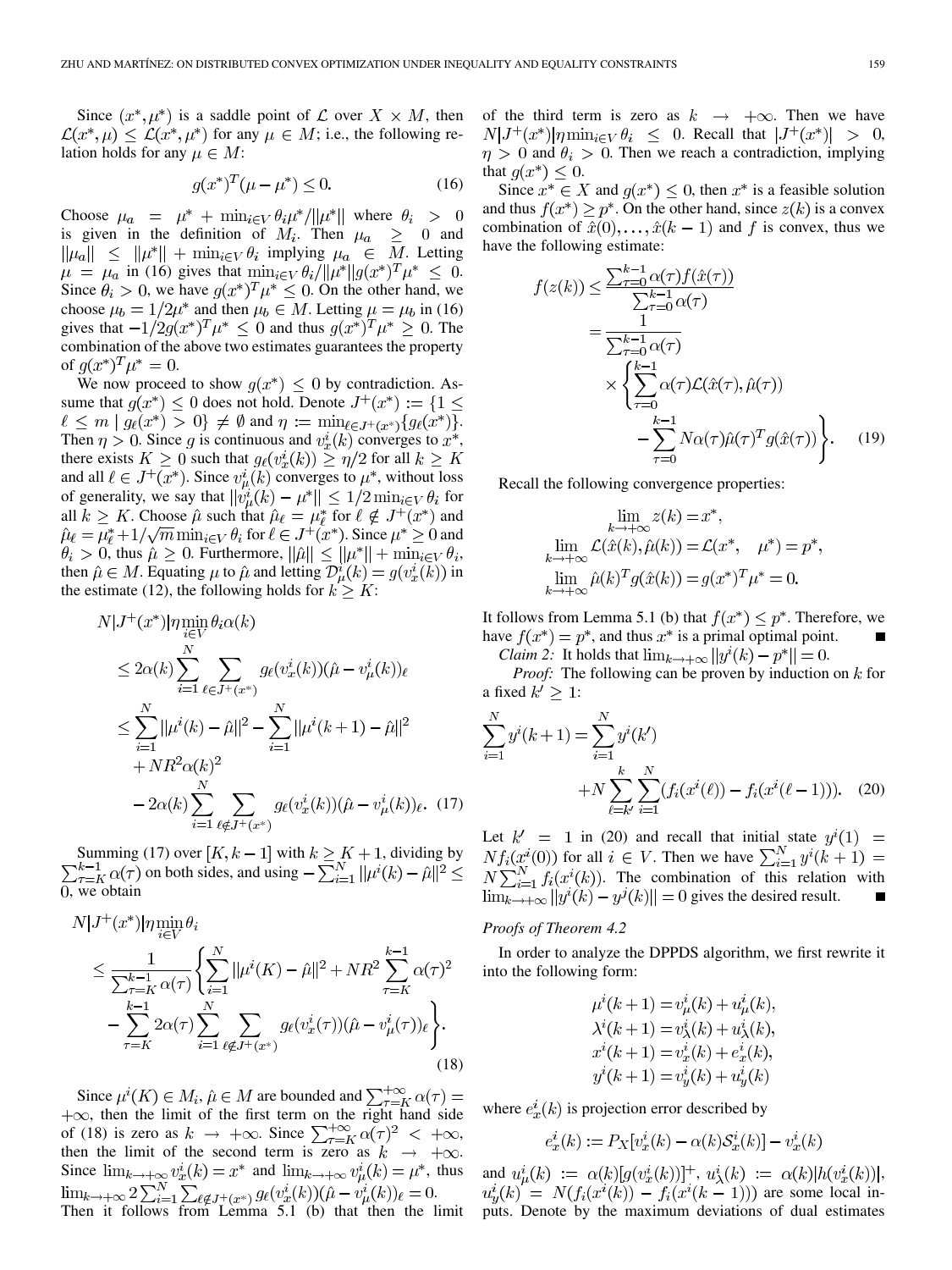$M_{\mu}(k) := \max_{i \in V} ||\mu^{i}(k)||$  and  $M_{\lambda}(k) := \max_{i \in V} ||\lambda^{i}(k)||$ . Before showing Lemma 5.6, we present some useful facts. Since X is compact, and  $f_i$ ,  $[g(\cdot)]^+$  and h are continuous, there exist F,  $G^+$ ,  $H > 0$  such that for all  $x \in X$ , it holds that  $||f_i(x)|| \leq F$  for all  $i \in V$ ,  $||[g(x)]^+|| \leq G^+$  and  $||h(x)|| \leq H$ . Since X is a compact set and  $f_i$ ,  $[g_\ell(\cdot)]^+$ ,  $|h_\ell(\cdot)|$  are convex, then it follows from Proposition 5.4.2 in [3] that there exist  $D_F, D_{G^+}, D_H > 0$  such that for all  $x \in X$ , it holds that  $||Df_i(x)|| \le D_F$   $(i \in V)$ ,  $m||D[g_{\ell}(x)]^+|| \le D_{G^+}$   $(1 \le \ell \le$ m) and  $\nu||\mathcal{D}|h_{\ell}||(x)|| \leq D_H$   $(1 \leq \ell \leq \nu)$ . Denote by the averages of primal and dual estimates  $\hat{x}(k) := 1/N \sum_{i=1}^{N} x^{i}(k)$ , and  $\lambda(k) := 1/N \sum_{i=1}^{N} \lambda^{i}(k)$ .

*Lemma 5.6 (Diminishing and Summable Properties):* Suppose the balanced communication assumption 2.3 and the stepsize assumption 4.1 hold.

- (a) It holds that  $\lim_{k \to +\infty} \alpha(k) M_{\mu}(k) = 0$ ,  $\lim_{k \to +\infty} \alpha(k) M_{\lambda}(k) = 0,$  $\lim_{k \to +\infty} \alpha(k) ||\mathcal{S}_x^i(k)|| = 0$ , and the sequences of  $\{\alpha(k)^2 M_{\mu}^2(k)\}\,$ ,  $\{\alpha(k)^2 M_{\lambda}^2(k)\}\$  and  $\{\alpha(k)^2 ||\mathcal{S}_x^i(k)||^2\}$ are summable.
- (b) The sequences  $\{\alpha(k)\|\hat{\mu}(k)$   $v^i_{\mu}(k)\|\},$  $, \{\alpha(k)M_{\mu}(k)\|\hat{x}(k) - v_x(k)\|\},\$ and are summable.

*Proof:* (a) Notice that

$$
\begin{aligned} ||v^i_\mu(k)||&=||\sum_{j=1}^N a^i_j(k)\mu^j(k)||\leq \sum_{j=1}^N a^i_j(k)||\mu^j(k)||\\ &\leq \sum_{j=1}^N a^i_j(k)M_\mu(k)=M_\mu(k) \end{aligned}
$$

where in the last equality we use the balanced communication assumption 2.3. Recall that  $v_x^i(k) \in X$ . This implies that the following inequalities hold for all  $k \geq 0$ :

$$
|\mu^{i}(k+1)|| \leq ||v_{\mu}^{i}(k) + \alpha(k)[g(v_{x}^{i}(k))]^{+}||
$$
  
\n
$$
\leq ||v_{\mu}^{i}(k)|| + G^{+}\alpha(k) \leq M_{\mu}(k) + G^{+}\alpha(k).
$$

From here, then we deduce the following recursive estimate on  $M_{\mu}(k+1)$ :  $M_{\mu}(k+1) \leq M_{\mu}(k) + G^{+}\alpha(k)$ . Repeatedly applying the above estimates yields that

$$
M_{\mu}(k+1) \le M_{\mu}(0) + G^{+}s(k). \tag{21}
$$

Similar arguments can be employed to show that

$$
M_{\lambda}(k+1) \le M_{\lambda}(0) + Hs(k). \tag{22}
$$

Since  $\lim_{k \to +\infty} \alpha(k+1)s(k) = 0$  and  $\lim_{k \to +\infty} \alpha(k) = 0$ , then we know that  $\lim_{k \to +\infty} \alpha(k+1)M_{\mu}(k+1) = 0$  and  $\lim_{k \to +\infty} \alpha(k+1) M_{\lambda}(k+1) = 0$ . Notice that the following estimate on  $S_x^i(k)$  holds:

$$
\|\mathcal{S}_x^i(k)\| \le D_F + D_{G^+} M_\mu(k) + D_H M_\lambda(k). \tag{23}
$$

Recall that  $\lim_{k \to +\infty} \alpha(k) = 0$ ,  $\lim_{k \to +\infty} \alpha(k) M_{\mu}(k) = 0$ and  $\lim_{k \to +\infty} \alpha(k) M_{\lambda}(k) = 0$ . Then the result of  $\lim_{k\to+\infty} \alpha(k) ||\mathcal{S}_x^i(k)|| = 0$  follows. By (21), we have

+
$$
\infty
$$
  
\n
$$
\sum_{k=0}^{+\infty} \alpha(k)^2 M_\mu^2(k) \le \alpha(0)^2 M_\mu^2(0)
$$
\n
$$
+ \sum_{k=1}^{+\infty} \alpha(k)^2 (M_\mu(0) + G^+ s(k-1))^2.
$$

It follows from the step-size assumption 4.1 that  $\sum_{k=0}^{+\infty} \alpha(k)^2 M_\mu^2(k)$  <  $+\infty$ . Similarly, one can show that  $\sum_{k=0}^{+\infty} \alpha(k)^2 M_{\lambda}^2(k) < +\infty$ . By using (21), (22) and (23), we have the following estimate:

$$
\sum_{k=0}^{+\infty} \alpha(k)^2 ||S_x^i(k)||^2
$$
  
\n
$$
\leq \alpha(0)^2 (D_F + D_{G^+} M_\mu(0) + D_H M_\lambda(0))^2
$$
  
\n
$$
+ \sum_{k=1}^{+\infty} \alpha(k)^2 (D_F + D_{G^+} (M_\mu(0) + G^+ s(k-1)))
$$
  
\n
$$
+ D_H (M_\lambda(0) + H s(k-1)))^2.
$$

Then the summability of  $\{\alpha(k)^2\}$ ,  $\{\alpha(k+1)^2s(k)\}$  and  $\{\alpha(k+1)\}$  $(1)^2 s(k)^2$ } verifies that of  $\{\alpha(k)^2 ||\mathcal{S}_x^i(k)||^2\}$ .

(b) Consider the dynamics of  $\mu^{i}(k)$  which is in the same form as the distributed projected subgradient algorithm in [20]. Recall that  $\{ [g(v_n^i(k))]^+ \}$  is uniformly bounded. Then following from Lemma 7.1 in Appendix with  $Z = \mathbb{R}_{\geq 0}^m$ and  $d_i(k) = -[g(v_x^i(k))]^+$ , we have the summability of  $\{\alpha(k) \max_{i \in V} ||\hat{\mu}(k) - \mu^{i}(k)||\}$ . Then  $\{\alpha(k) ||\hat{\mu}(k) - v_{\mu}^{i}(k)||\}$ is summable by using the following set of inequalities:

$$
||\hat{\mu}(k) - v_{\mu}^{i}(k)|| \le \sum_{j=1}^{N} a_{j}^{i}(k)||\hat{\mu}(k) - \mu^{j}(k)||
$$
  

$$
\le \max_{i \in V} ||\hat{\mu}(k) - \mu^{i}(k)|| \qquad (24)
$$

where we use  $\sum_{j=1}^{N} a_j^i(k) = 1$ . Similarly, it holds that  $\sum_{k=0}^{+\infty} \alpha(k) ||\hat{\lambda}(k) - v_{\lambda}^{i}(k)|| < +\infty$ . We now consider the evolution of  $x^{i}(k)$ . Recall that  $v_{x}^{i}(k) \in X$ . By Lemma 1 in [20] with  $Z = X$ ,  $z = v_x^i(k) - \alpha(k)S_x^i(k)$  and  $y = v_x^i(k)$ , we have the following:

$$
||x^{i}(k+1) - v_x^{i}(k)||^{2} \le ||v_x^{i}(k) - \alpha(k)S_x^{i}(k) - v_x^{i}(k)||^{2}
$$
  
-||x<sup>i</sup>(k+1) - (v\_x^{i}(k) - \alpha(k)S\_x^{i}(k))||^{2}

and thus  $||e_x^i(k) + \alpha(k)S_x^i(k)|| \leq \alpha(k)||S_x^i(k)||$ . With this relation, from Lemma 7.1 with  $Z = X$  and  $d_i(k) = S_x^i(k)$ , the following holds for some  $\gamma > 0$  and  $0 < \beta < 1$ :

$$
||x^{i}(k) - \hat{x}(k)|| \le N\gamma\beta^{k-1} \sum_{i=0}^{N} ||x^{i}(0)|| + 2N\gamma \sum_{\tau=0}^{k-1} \beta^{k-\tau}\alpha(\tau)||\mathcal{S}_{x}^{i}(\tau)||. \quad (25)
$$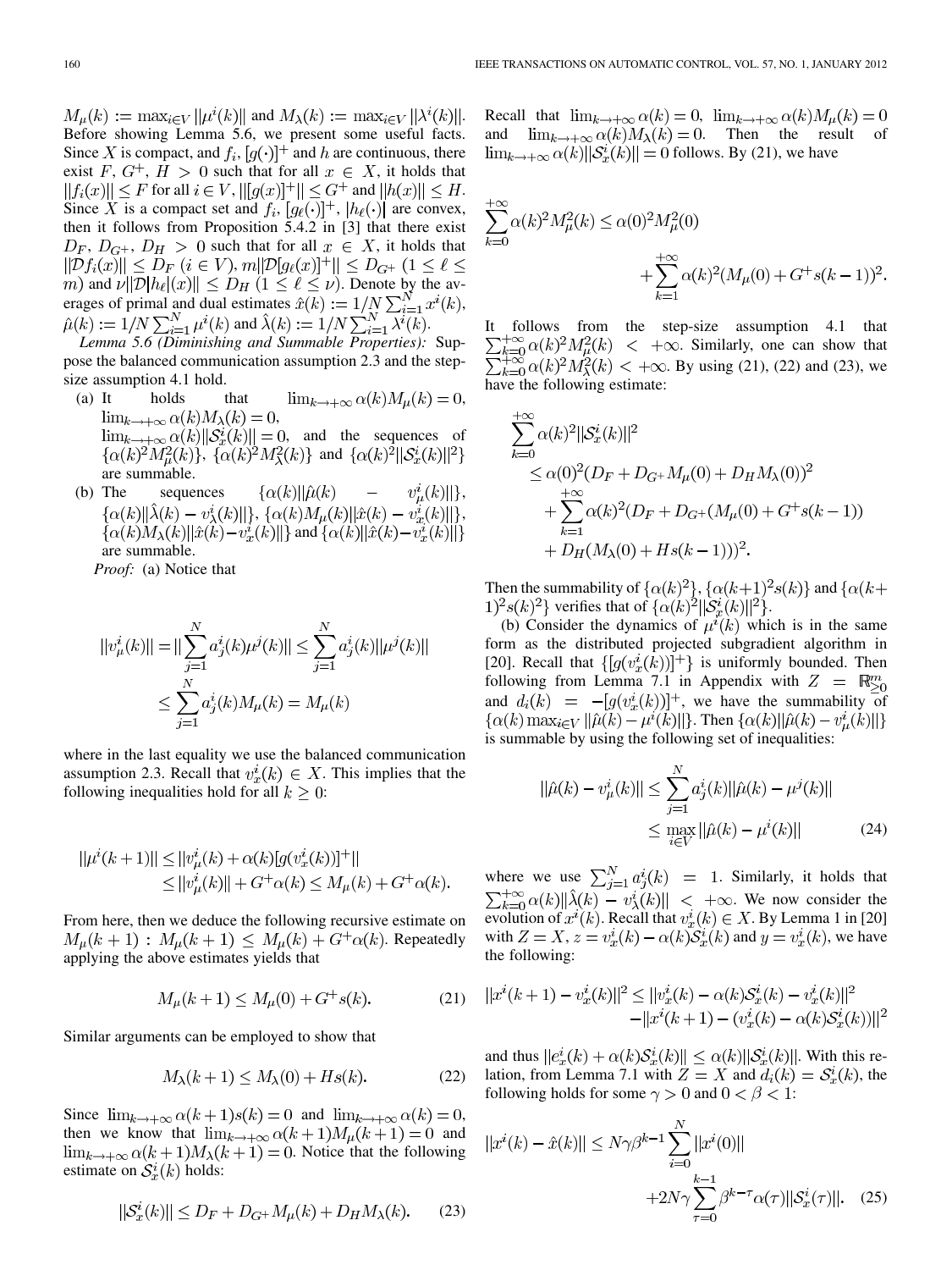Multiplying both sides of (25) by  $\alpha(k)M_\mu(k)$  and using (23), we obtain

$$
\alpha(k)M_{\mu}(k)||x^{i}(k) - \hat{x}(k)||
$$
  
\n
$$
\leq N\gamma \sum_{i=0}^{N} ||x^{i}(0)||\alpha(k)M_{\mu}(k)\beta^{k-1} + 2N\gamma\alpha(k)M_{\mu}(k)
$$
  
\n
$$
\times \sum_{\tau=0}^{k-1} \beta^{k-\tau}\alpha(\tau)(D_{F} + D_{G^{+}}M_{\mu}(\tau) + D_{H}M_{\lambda}(\tau)).
$$

Notice that the above inequalities hold for all  $i \in V$ . Then by employing the relation of  $ab \leq 1/2(a^2 + b^2)$  and regrouping similar terms, we obtain

$$
\alpha(k)M_{\mu}(k)\max_{i\in V}||x^{i}(k) - \hat{x}(k)||
$$
  
\n
$$
\leq N\gamma\left(\frac{1}{2}\sum_{i=0}^{N}||x^{i}(0)|| + (D_{F} + D_{G^{+}} + D_{H})\sum_{\tau=0}^{k-1}\beta^{k-\tau}\right)
$$
  
\n
$$
\times \alpha(k)^{2}M_{\mu}^{2}(k) + \frac{1}{2}N\gamma\sum_{i=0}^{N}||x^{i}(0)||\beta^{2(k-1)}
$$
  
\n
$$
+ N\gamma\sum_{\tau=0}^{k-1}\beta^{k-\tau}\alpha(\tau)^{2}(D_{F} + D_{G^{+}}M_{\mu}^{2}(\tau) + D_{H}M_{\lambda}^{2}(\tau)).
$$

Part (a) gives that  $\{\alpha(k)^2 M_u^2(k)\}\$ is summable. Combining this fact with  $\sum_{\tau=0}^{k-1} \beta^{k-\tau} \leq \sum_{k=0}^{+\infty} \beta^k = 1/(1-\beta)$ , then we can say that the first term on the right-hand side in the above estimate is summable. It is easy to check that the second term is also summable. It follows from Part (a) that  $\lim_{k \to +\infty} \alpha(k)^2 (D_F + D_{G^+} M_u^2(k) + D_H M_{\lambda}^2(k)) = 0$  and  $\{\alpha(k)^2(D_F+D_G+M_\mu^2(k)+D_H^TM_\lambda^2(k))\}\$ is summable. Then Lemma 7 in [20] with  $\gamma_{\ell} = N \gamma \alpha(\ell)^2 (D_F + D_{G^+} M_u^2(\ell) +$  $D_H M_{\lambda}^2(\ell)$  ensures that the third term is summable. Therefore, the summability of  $\{\alpha(k)M_{\mu}(k)\max_{i\in V}||x^{i}(k)-\hat{x}(k)||\}$  is guaranteed. Following the same lines in (24), one can show the summability of  $\{\alpha(k)M_{\mu}(k)\|v_x^i(k) - \hat{x}(k)\|$ . Analogously, the sequences of  $\{\alpha(k)M_{\lambda}(k)\|v_x^{i}(k) - \hat{x}(k)\}\$  and  $\{\alpha(k)\|v_x^i(k)-\hat{x}(k)\|\}\$ are summable.

*Remark 5.1:* In Lemma 5.6, the assumption of all local constraint sets being identical is utilized to find an upper bound of the convergence rate of  $\|\hat{x}(k) - v_x^i(k)\|$  to zero. This property is crucial to establish the summability of expansions pertaining to  $\|\hat{x}(k) - v_x(k)\|$  in part (b).

The following lemma provides basic iteration relations of the DPPDS algorithm.

*Lemma 5.7 (Basic Iteration Relation):* The following estimates hold for any  $x \in X$  and  $(\mu, \lambda) \in \mathbb{R}_{\geq 0}^m \times \mathbb{R}_{\geq 0}^{\nu}$ :

$$
\sum_{i=1}^{N} ||e_x^i(k) + \alpha(k)S_x^i(k)||^2 \le \sum_{i=1}^{N} \alpha(k)^2 ||S_x^i(k)||^2
$$
  

$$
- \sum_{i=1}^{N} 2\alpha(k)(\mathcal{H}_i(v_x^i(k), v_\mu^i(k), v_\lambda^i(k))
$$
  

$$
- \mathcal{H}_i(x, v_\mu^i(k), v_\lambda^i(k)))
$$
  

$$
+ \sum_{i=1}^{N} (||x^i(k) - x||^2 - ||x^i(k+1) - x||^2),
$$
 (26)

$$
0 \leq \sum_{i=1}^{N} (||\mu^{i}(k) - \mu||^{2} - ||\mu^{i}(k+1) - \mu||^{2})
$$
  
+ 
$$
\sum_{i=1}^{N} (||\lambda^{i}(k) - \lambda||^{2} - ||\lambda^{i}(k+1) - \lambda||^{2})
$$
  
+ 
$$
\sum_{i=1}^{N} 2\alpha(k)(\mathcal{H}_{i}(v_{x}^{i}(k), v_{\mu}^{i}(k), v_{\lambda}^{i}(k))
$$
  
- 
$$
\mathcal{H}_{i}(v_{x}^{i}(k), \mu, \lambda)
$$
  
+ 
$$
\sum_{i=1}^{N} \alpha(k)^{2} (||[g(v_{x}^{i}(k))]^{+}||^{2} + ||h(v_{x}^{i}(k))||^{2}).
$$
 (27)

*Proof:* The proof is similar to that of Lemma 5.3. *Lemma 5.8 (Achieving Consensus):* Let us suppose that the non-degeneracy assumption 2.2, the balanced communication assumption 2.3 and the periodical strong connectivity assumption 2.4 hold. Consider the sequences of  $\{x^{i}(k)\}, \{\mu^{i}(k)\},\$  $\{\lambda^{i}(k)\}\$ and  $\{y^{i}(k)\}\$ of the distributed penalty primal-dual subgradient algorithm with the step-size sequence  $\{\alpha(k)\}\$ and the associated  $\{s(k)\}\$  satisfying  $\lim_{k\to+\infty} \alpha(k) = 0$ and  $\lim_{k \to +\infty} \alpha(k+1)s(k) = 0$ . Then there exists  $\tilde{x} \in X$ such that  $\lim_{k \to +\infty} ||x^i(k) - \tilde{x}|| = 0$  for all  $i \in V$ . Furthermore,  $\lim_{k \to +\infty} ||\mu^{i}(k) - \mu^{j}(k)|| = 0,$  $\lim_{k\to+\infty}||\lambda^{i}(k)-\lambda^{j}(k)||=0$ and  $\lim_{k\to+\infty}||y^i(k)-y^j(k)||=0$  for all  $i, j \in V$ .

*Proof:* The proof is analogous to Lemma 5.4 and provided in the enlarged version of [32]. We now proceed to show Theorem 4.2 based on five claims.

*Proof of Theorem 4.2: Claim 1:* For any  $x^*$   $\in$   $X^*$  and

, the sequences of and are summable.

*Proof:* Observe that

$$
||\mathcal{H}_i(x^*, v^i_\mu(k), v^i_\lambda(k)) - \mathcal{H}_i(x^*, \hat{\mu}(k), \hat{\lambda}(k))||
$$
  
\n
$$
\leq ||v^i_\mu(k) - \hat{\mu}(k)||||[g(x^*)]^+|| + ||v^i_\lambda(k) - \hat{\lambda}(k)|| ||h(x^*)||
$$
  
\n
$$
\leq G^+ ||v^i_\mu(k) - \hat{\mu}(k)|| + H||v^i_\lambda(k) - \hat{\lambda}(k)||. \tag{28}
$$

By using the summability of  $\{\alpha(k) || \hat{\mu}(k) - v^i_{\mu}(k) ||\}$  and  $\{\alpha(k)\|\hat{\lambda}(k) - v_{\lambda}^i(k)\|\}$  in Part (b) of Lemma 5.6, we have that and thus  $\{\alpha(k)\sum_{i=1}^N ||\mathcal{H}_i(x^*, v_\mu^i(k), v_\lambda^i(k)) - \mathcal{H}_i(x^*, \hat{\mu}(k), \hat{\lambda}(k))||\}$ <br>and thus  $\{\alpha(k)[\sum_{i=1}^N (\mathcal{H}_i(x^*, v_\mu^i(k), v_\lambda^i(k)) \mathcal{H}_i(x^*,\hat{\mu}(k),\lambda(k)))$ are summable. Similarly, the following estimates hold:

$$
||\mathcal{H}_i(v_x^i(k), \mu^*, \lambda^*) - \mathcal{H}_i(\hat{x}(k), \mu^*, \lambda^*)||
$$
  
\n
$$
\leq (D_F + D_{G^+} ||\mu^*|| + D_H ||\lambda^*||) ||v_x^i(k) - \hat{x}(k)||.
$$

Then the property of  $\sum_{k=0}^{+\infty} \alpha(k) ||\hat{x}(k) - v_x(k)|| < +\infty$  in Part (b) of Lemma 5.6 implies the summability of the sequence and thus the sequence  $\mathcal{H}_i(\hat{x}(k),\mu^*,\lambda^*))\}.$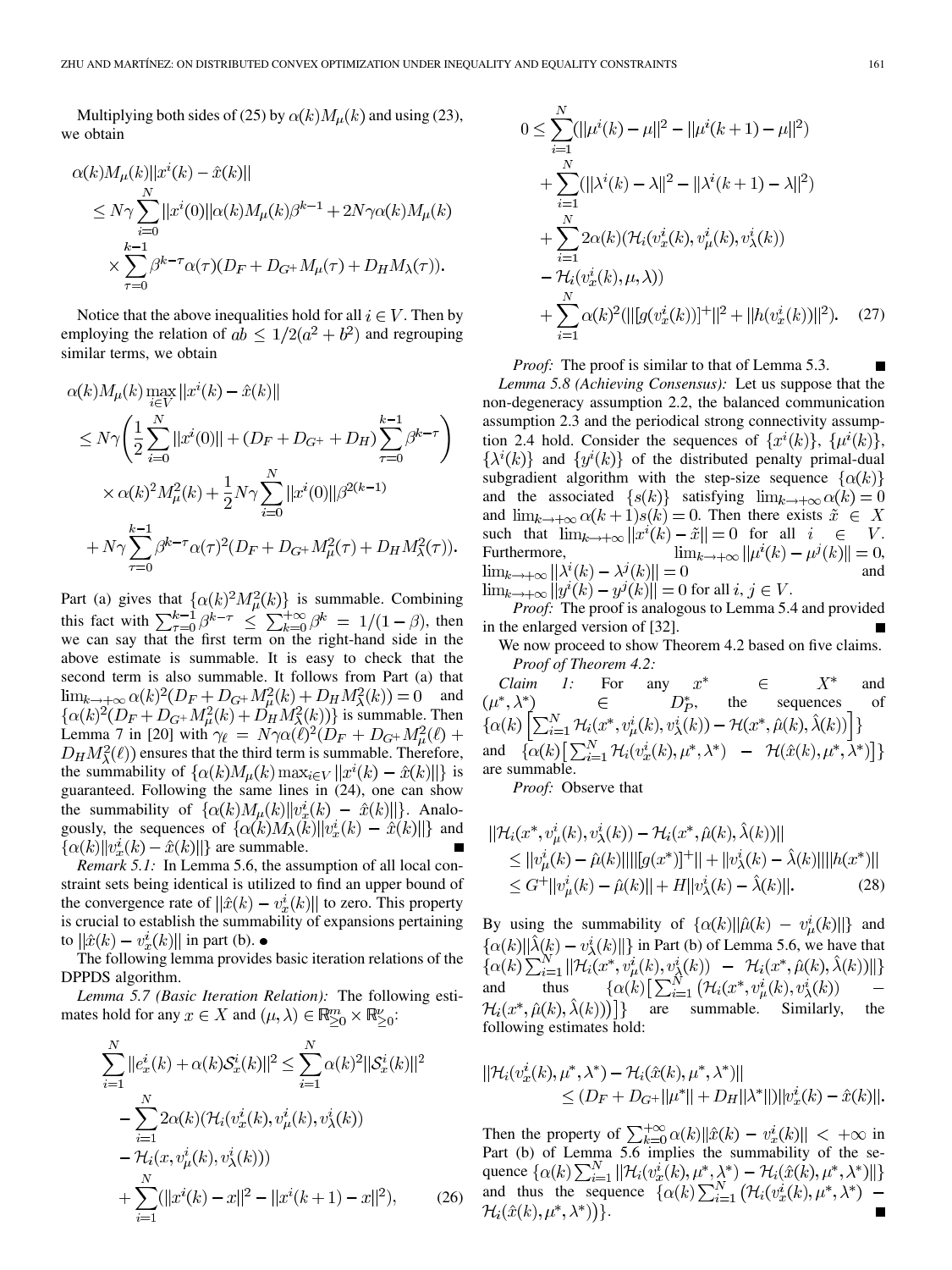*Claim 2:* Denote the weighted version of  $\mathcal{H}_i$  as  $\hat{\mathcal{H}}_i(k)$  :=  $1/s(k-1)\sum_{\ell=0}^{k-1}\alpha(\ell)\mathcal{H}_i(v_x^i(\ell),v_\mu^i(\ell),v_\lambda^i(\ell)).$  The following property holds:  $\lim_{k\to+\infty}\sum_{i=1}^N\mathcal{H}_i(k)=p^*$ .

*Proof:* Summing (26) over  $[0, k - 1]$  and replacing x by  $x^* \in X^*$  leads to

$$
\sum_{\ell=0}^{k-1} \alpha(\ell) \sum_{i=1}^{N} (\mathcal{H}_i(v_x^i(\ell), v_\mu^i(\ell), v_\lambda^i(\ell)) - \mathcal{H}_i(x^*, v_\mu^i(\ell), v_\lambda^i(\ell)))
$$
  

$$
\leq \sum_{i=1}^{N} ||x^i(0) - x^*||^2 + \sum_{\ell=0}^{k-1} \sum_{i=1}^{N} \alpha(\ell)^2 ||\mathcal{S}_x^i(\ell)||^2. (29)
$$

The summability of  $\{\alpha(k)^2||\mathcal{S}_x^i(k)||^2\}$  in Part (b) of Lemma 5.6 implies that the right-hand side of (29) is finite as  $k \to +\infty$ , and thus

$$
\limsup_{k \to \infty} \frac{1}{s(k-1)} \sum_{\ell=0}^{k-1} \alpha(\ell) \left[ \sum_{i=1}^{N} \left( \mathcal{H}_i(v_x^i(\ell), v_\mu^i(\ell), v_\lambda^i(\ell)) - \mathcal{H}_i(x^*, v_\mu^i(\ell), v_\lambda^i(\ell)) \right) \right] \le 0. \quad (30)
$$

Pick any  $(\mu^*, \lambda^*) \in D_P^*$ . It follows from Theorem 4.1 that  $(x^*, \mu^*, \lambda^*)$  is a saddle point of  $\mathcal H$  over  $X \times \mathbb R^m_{\geq 0} \times \mathbb R^{\nu}_{\geq 0}$ . Notice that  $\mathcal{H}(x^*, \hat{\mu}(k), \hat{\lambda}(k)) \leq \mathcal{H}(x^*, \mu^*, \lambda^*) = p^*$ . Combining this relation, Claim 1 and (30) renders that

$$
\limsup_{k \to +\infty} \frac{1}{s(k-1)} \sum_{\ell=0}^{k-1} \alpha(\ell) \left[ \sum_{i=1}^N \mathcal{H}_i(v_x^i(\ell), v_\mu^i(\ell), v_\lambda^i(\ell)) - p^* \right]
$$
\n
$$
\leq \limsup_{k \to +\infty} \frac{1}{s(k-1)} \sum_{\ell=0}^{k-1} \alpha(\ell) \left[ \sum_{i=1}^N \left( \mathcal{H}_i(v_x^i(\ell), v_\mu^i(\ell), v_\lambda^i(\ell)) - \mathcal{H}_i(x^*, v_\mu^i(\ell), v_\lambda^i(\ell)) \right) \right]
$$
\n
$$
+ \limsup_{k \to +\infty} \frac{1}{s(k-1)} \sum_{\ell=0}^{k-1} \alpha(\ell) \left[ \sum_{i=1}^N \mathcal{H}_i(x^*, v_\mu^i(\ell), v_\lambda^i(\ell)) - \mathcal{H}(x^*, \hat{\mu}(\ell), \hat{\lambda}(\ell)) \right]
$$
\n
$$
+ \limsup_{k \to +\infty} \frac{1}{s(k-1)} \sum_{\ell=0}^{k-1} (\mathcal{H}(x^*, \hat{\mu}(\ell), \hat{\lambda}(\ell)) - p^*) \leq 0
$$

and thus  $\limsup_{k\to\infty}\sum_{i=1}^N\mathcal{H}_i(k)\leq p^*$ . On the other hand, implies that  $\mathcal{H}(\hat{x}(k), \mu^*, \lambda^*) \geq \mathcal{H}(x^*, \mu^*, \lambda^*) = p^*$ . Similarly, by using (27) with  $\mu = \mu^*, \lambda = \lambda^*$ , and Claim 1, we have  $\liminf_{k\to+\infty}\sum_{i=1}^N\mathcal{H}_i(k)\geq p^*$ . We reach the desired relation.

*Claim 3:* Denote by  $\sum_{i=1}^{N} \mathcal{H}_i(v_x^i(k), v_\mu^i(k), v_\lambda^i(k))$  –  $\pi(k)$  $:=$  $\equiv$  $\mathcal{H}(\hat{x}(k), \hat{\mu}(k), \hat{\lambda}(k)).$ Denote the weighted version of  $H$  as . The following property holds:  $\lim_{k \to +\infty} \Gamma(k) = p^*$ .

*Proof:* Notice that

$$
\pi(k) = \sum_{i=1}^{N} (f_i(v_x^i(k)) - f_i(\hat{x}(k)))
$$
  
+ 
$$
\sum_{i=1}^{N} (v_\mu^i(k)^T [g(v_x^i(k))]^+ - v_\mu^i(k)^T [g(\hat{x}(k))]^+)
$$
  
+ 
$$
\sum_{i=1}^{N} (v_\mu^i(k)^T [g(\hat{x}(k))]^+ - \hat{\mu}(k)^T [g(\hat{x}(k))]^+)
$$
  
+ 
$$
\sum_{i=1}^{N} (v_\lambda^i(k)^T |h(v_x^i(k))| - v_\lambda^i(k)^T |h(\hat{x}(k))|)
$$
  
+ 
$$
\sum_{i=1}^{N} (v_\lambda^i(k)^T |h(\hat{x}(k))| - \hat{\lambda}(k)^T |h(\hat{x}(k))|).
$$
 (31)

By using the boundedness of subdifferentials and the primal estimates, it follows from (31) that:

$$
\|\pi(k)\| \le (D_F + D_{G^+} M_\mu(k) + D_H M_\lambda(k))
$$
  
 
$$
\times \sum_{i=1}^N \|v_x^i(k) - \hat{x}(k)\| + G^+ \sum_{i=1}^N \|v_\mu^i(k) - \hat{\mu}(k)\|
$$
  
 
$$
+ H \sum_{i=1}^N \|v_\lambda^i(k) - \hat{\lambda}(k)\|.
$$
 (32)

Then it follows from (b) in Lemma 5.6 that  $\{\alpha(k)\|\pi(k)\|\}\$ is summable. Notice that  $\|\Gamma(k)\|$ , and thus . The desired result immediately follows from Claim 2.

*Claim 4:* The limit point  $\tilde{x}$  in Lemma 5.8 is primal optimal. *Proof:* Let  $\hat{\mu}(k) = (\hat{\mu}_1(k), \dots, \hat{\mu}_m(k))^T \in \mathbb{R}_{\geq 0}^m$ . By the balanced communication assumption 2.3, we obtain

$$
\sum_{i=1}^{N} \mu^{i}(k+1) = \sum_{j=1}^{N} \mu^{j}(k) + \alpha(k) \sum_{i=1}^{N} [g(v_x^{i}(k))]^{+}.
$$

This implies that the sequence  $\{\hat{\mu}_{\ell}(k)\}\)$  is non-decreasing in  $\mathbb{R}_{\geq 0}$ . Observe that  $\{\hat{\mu}_{\ell}(k)\}\$ is lower bounded by zero. In this way, we distinguish the following two cases:

*Case 1:* The sequence  $\{\hat{\mu}_{\ell}(k)\}$  is upper bounded. Then  $\{\hat{\mu}_{\ell}(k)\}$  is convergent in  $\mathbb{R}_{\geq 0}$ . Recall that  $\lim_{k \to +\infty} ||\mu^{i}(k) - \mu^{j}(k)|| = 0$  for all  $i, j \in V$ . This implies that there exists such that for all  $i \in V$ . Observe that . Thus, we have  $\sum_{k=0}^{+\infty} \alpha(k) \sum_{i=1}^{N} [g_{\ell}(v_x^i(k))]^+$  <  $+\infty$ , implying that  $\liminf_{k\to+\infty}[g_{\ell}(v_x^i(k))]^+=0$ . Since for all  $i \in V$ , then  $\begin{array}{l} \lim_{k\rightarrow+\infty}\|x^i(k)-\tilde x\|=0\quad \mbox{for\quad all}\quad i\quad\in\\ \lim_{k\rightarrow+\infty}\|v^i_x(k)-\tilde x\|=0\mbox{, and thus }[g_\ell(\tilde x)]^+=0. \end{array}$ 

*Case 2:* The sequence  $\{\hat{\mu}_{\ell}(k)\}\$ is not upper bounded. Since  $\{\hat{\mu}_{\ell}(k)\}\$ is non-decreasing, then  $\hat{\mu}_{\ell}(k) \rightarrow +\infty$ . It follows from Claim 3 and (a) in Lemma 5.1 that it is impossible that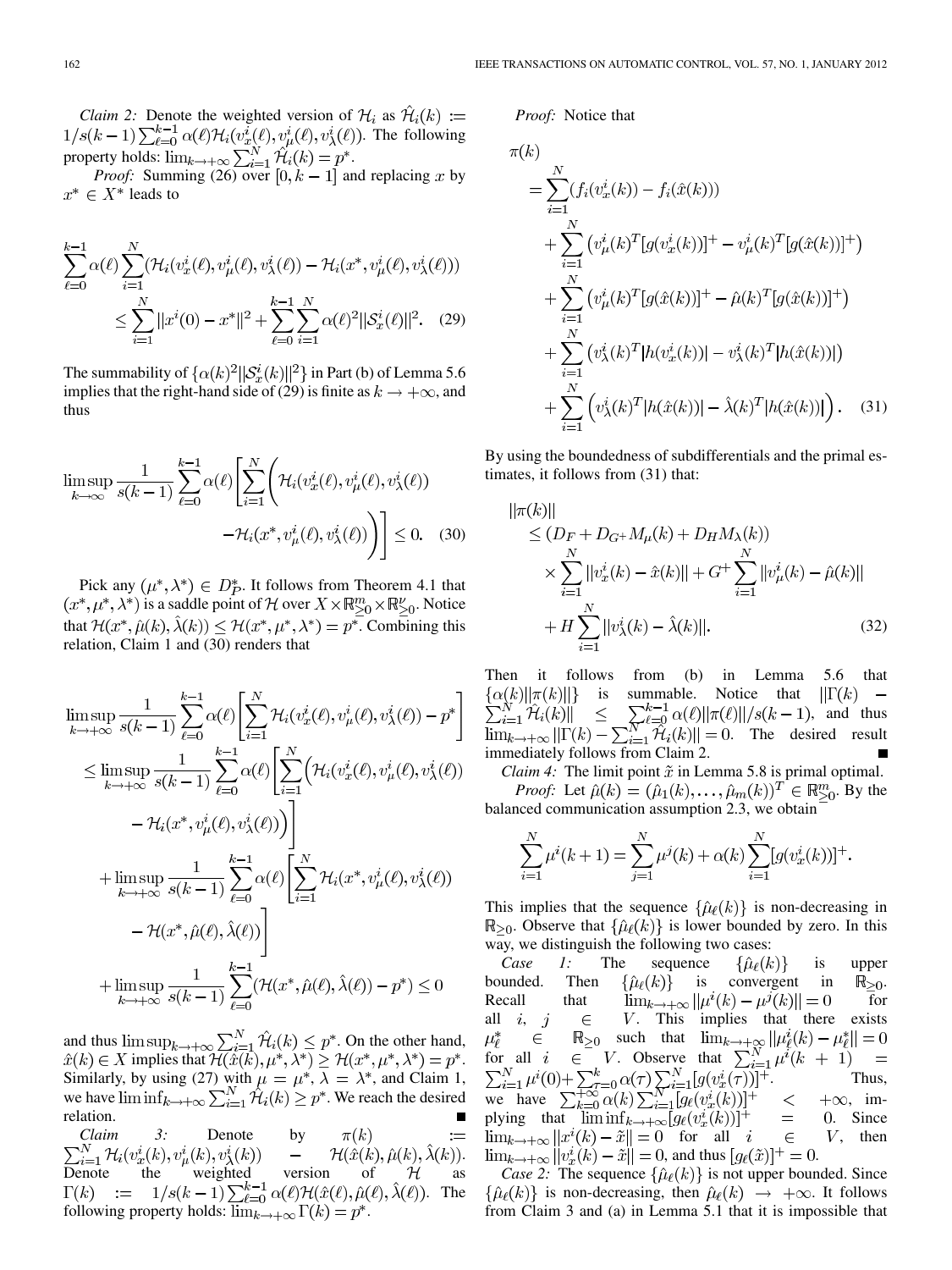$\mathcal{H}(\hat{x}(k), \hat{\mu}(k), \hat{\lambda}(k)) \rightarrow +\infty$ . Assume that  $[q_{\ell}(\tilde{x})]^+ > 0$ . Then we have the following:

$$
\mathcal{H}(\hat{x}(k),\hat{\mu}(k),\hat{\lambda}(k)) \ge f(\hat{x}(k)) + \hat{\mu}_{\ell}(k)[g_{\ell}(\hat{x}(k))]^{+}.
$$
 (33)

Notice that the right-hand side of (33) diverges and so does  $\mathcal{H}(\hat{x}(k), \hat{\mu}(k), \lambda(k))$ . Then we reach a contradiction, implying that  $[q_\ell(\tilde{x})]^+ = 0$ .

In both cases, we have  $[g_{\ell}(\tilde{x})]^+=0$  for any  $1 \leq \ell \leq m$ . By utilizing similar arguments, we can further prove that  $|h(\tilde{x})| =$ . Since  $\tilde{x} \in X$ , then  $\tilde{x}$  is feasible and thus  $f(\tilde{x}) \geq p^*$ . On the other hand, since  $\sum_{\ell=0}^{k-1} \alpha(\ell) \hat{x}(\ell) / \sum_{\ell=0}^{k-1} \alpha(\ell)$  is a convex combination of  $\hat{x}(0), \ldots, \hat{x}(k-1)$  and  $\lim_{k \to +\infty} \hat{x}(k) = \tilde{x}$ , then Claim 3 and (b) in Lemma 5.1 implies that

$$
p^* = \lim_{k \to +\infty} \Gamma(k)
$$
  
= 
$$
\lim_{k \to +\infty} \frac{\sum_{\ell=0}^{k-1} \alpha(\ell) \mathcal{H}(\hat{x}(\ell), \hat{\mu}(\ell), \hat{\lambda}(\ell))}{\sum_{\ell=0}^{k-1} \alpha(\ell)}
$$
  

$$
\geq \lim_{k \to +\infty} f\left(\frac{\sum_{\ell=0}^{k-1} \alpha(\ell) \hat{x}(\ell)}{\sum_{\ell=0}^{k-1} \alpha(\ell)}\right) = f(\tilde{x}).
$$

Hence, we have  $f(\tilde{x}) = p^*$  and thus  $\tilde{x} \in X^*$ . *Claim 5:* It holds that  $\lim_{k \to +\infty} ||y^{i}(k) - p^{*}|| = 0$ .

*Proof:* The proof follows the same lines in Claim 2 of Theorem 3.2, and thus omitted here.

# VI. CONCLUSION

We have studied a general multi-agent optimization problem where the agents aim to minimize a sum of local objective functions subject to a global inequality constraint, a global equality constraint and a global constraint set defined as the intersection of local constraint sets. We have considered two cases: the first one in the absence of the equality constraint and the second one with identical local constraint sets. To address these cases, we have introduced two distributed subgradient algorithms which are based on primal-dual methods. These two algorithms were shown to asymptotically converge to primal solutions and optimal values.

#### APPENDIX

Consider the distributed projected subgradient algorithm proposed in [20]:  $x^{i}(k + 1) = P_{Z}[v_{x}^{i}(k) - \alpha(k)d_{i}(k)]$ . Denote by  $e^{i}(k) := P_{Z}[v_x^{i}(k) - \alpha(k)d_i(k)] - v_x^{i}(k)$ . The following is a slight modification of Lemma 8 and its proof in [20].

*Lemma 7.1:* Let Assumption 2.2, 2.3 and 2.4 hold. Suppose  $Z \in \mathbb{R}^n$  is a closed and convex set. Then there exist  $\gamma > 0$  and  $\beta \in (0,1)$  such that

$$
||x^{i}(k) - \hat{x}(k)|| \le N\gamma \sum_{\tau=0}^{k-1} \beta^{k-\tau} \left\{ \alpha(\tau) ||d_{i}(\tau)|| + ||e^{i}(\tau) + \alpha(\tau)d_{i}(\tau)|| \right\} + N\gamma \beta^{k-1} \sum_{i=0}^{N} ||x^{i}(0)||.
$$

Suppose  $\{d_i(k)\}\$  is uniformly bounded for each , and  $\sum_{k=0}^{+\infty} \alpha(k)^2$  <  $+\infty$ , then we have .

#### **REFERENCES**

- [1] K. J. Arrow, L. Hurwicz, and H. Uzawa*, Studies in Linear and Nonlinear Programming*. Stanford, CA: Stanford Univ. Press, 1958.
- [2] D. P. Bertsekas and J. N. Tsitsiklis*, Parallel and Distributed Computation: Numerical Methods*. Belmont, MA: Athena Scientific, 1997.
- [3] D. P. Bertsekas*, Convex Optimization Theory*. Belmont, MA: Anthena Scietific, 2009.
- [4] D. P. Bertsekas, A. Nedic, and A. Ozdaglar*, Convex Analysis and Optimization*. Belmont, MA: Anthena Scietific, 2003.
- [5] S. Boyd, A. Ghosh, B. Prabhakar, and D. Shah, "Randomized gossip algorithms," *IEEE Trans. Inform. Theory*, vol. 52, no. 6, pp. 2508–2530, Sep. 2006.
- [6] R. Carli, G. Como, P. Frasca, and F. Garin, "Distributed averaging on digital erasure networks," *Automatica*, vol. 47, no. 1, pp. 115–121, 2011.
- [7] J. Cortés, "Distributed algorithms for reaching consensus on general functions," *Automatica*, vol. 44, no. 3, pp. 726–737, 2008.
- [8] M. C. DeGennaro and A. Jadbabaie, "Decentralized control of connectivity for multi-agent systems," in *Proc. IEEE Conf. Decision Control*, San Diego, CA, Dec. 2006, pp. 3947–3952.
- [9] J. Derenick and J. Spletzer, "Convex optimization strategies for coordinating large-scale robot formations," *IEEE Trans. Robot.*, vol. 23, no. 6, pp. 1252–1259, Jun. 2007.
- [10] A. Jadbabaie, J. Lin, and A. S. Morse, "Coordination of groups of mobile autonomous agents using nearest neighbor rules," *IEEE Trans. Autom. Control*, vol. 48, no. 6, pp. 988–1001, Jun. 2003.
- [11] B. Johansson, T. Keviczky, M. Johansson, and K. H. Johansson, "Subgradient methods and consensus algorithms for solving convex optimization problems," in *Proc. IEEE Conf. Decision Control*, Cancun, Mexico, Dec. 2008, pp. 4185–4190.
- [12] A. Kashyap, T. Başar, and R. Srikant, "Quantized consensus," Auto*matica*, vol. 43, no. 7, pp. 1192–1203, 2007.
- [13] F. P. Kelly, A. Maulloo, and D. Tan, "Rate control in communication networks: Shadow prices, proportional fairness and stability," *J. Oper. Res. Soc.*, vol. 49, no. 3, pp. 237–252, 1998.
- [14] P. Martin and M. Egerstedt, "Optimization of multi-agent motion programs with applications to robotic marionettes," in *Proc. Hybrid Syst.: Computat. Control*, Apr. 2009, pp. 262–275.
- [15] M. Mehyar, D. Spanos, J. Pongsajapan, S. H. Low, and R. M. Murray, "Asynchronous distributed averaging on communication networks," *IEEE/ACM Trans. Netw.*, vol. 15, no. 3, pp. 512–520, 2007.
- [16] L. Moreau, "Stability of multiagent systems with time-dependent communication links," *IEEE Trans. Autom. Control*, vol. 50, no. 2, pp. 169–182, Feb. 2005.
- [17] A. Nedic and A. Ozdaglar, "Approximate primal solutions and rate analysis for dual subgradient methods," *SIAM J. Optim.*, vol. 19, no. 4, pp. 1757–1780, 2009.
- [18] A. Nedic and A. Ozdaglar, "Distributed subgradient methods for multiagent optimization," *IEEE Trans. Autom. Control*, vol. 54, no. 1, pp. 48–61, Jan. 2009.
- [19] A. Nedic and A. Ozdaglar, "Subgradient methods for saddle-point problems," *J. Optim. Theory Appl.*, vol. 142, no. 1, pp. 205–228, 2009.
- [20] A. Nedic, A. Ozdaglar, and P. A. Parrilo, "Constrained consensus and optimization in multi-agent networks," *IEEE Trans. Autom. Control*, vol. 55, no. 4, pp. 922–938, Apr. 2010.
- [21] R. D. Nowak, "Distributed EM algorithms for density estimation and clustering in sensor networks," *IEEE Trans. Signal Processing*, vol. 51, no. 8, pp. 2245–2253, Aug. 2003.
- [22] R. Olfati-Saber, J. A. Fax, and R. M. Murray, "Consensus and cooperation in networked multi-agent systems," *Proc. IEEE*, vol. 95, no. 1, pp. 215–233, Jan. 2007.
- [23] A. Oliveira, S. Soares, and L. Nepomuce, "Optimal active power dispatch combining network flow and interior point approaches," *IEEE Trans. Power Syst.*, vol. 18, no. 4, pp. 1235–1240, Nov. 2003.
- [24] A. Olshevsky and J. N. Tsitsiklis, "Convergence speed in distributed consensus and averaging," *SIAM J. Control Optim.*, vol. 48, no. 1, pp. 33–55, 2009.
- [25] M. G. Rabbat and R. D. Nowak, "Decentralized source localization and tracking," in *Proc. IEEE Int. Conf. Acoust., Speech Signal Processing*, May 2004, pp. 921–924.
- [26] A. Rantzer, "Using game theory for distributed control engineering," in *Proc. 3rd World Congress Game Theory Soc. (Games'08),*, 2008, [CD ROM].
- [27] W. Ren and R. Beard*, Distributed Consensus in Multi-Vehicle Cooperative Control*. London, U.K.: Springer-Verlag, 2008.